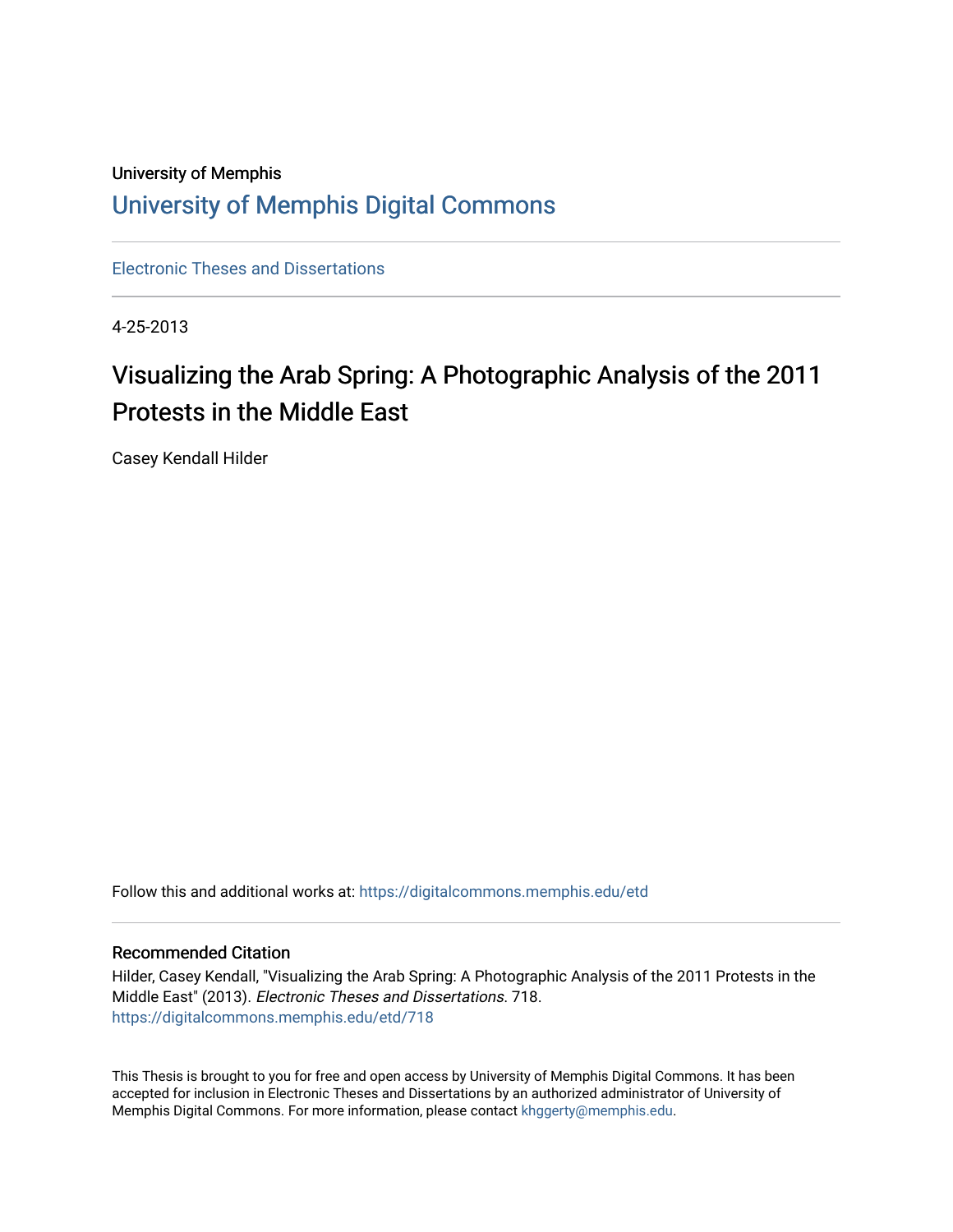# VISUALIZING THE ARAB SPRING: A PHOTOGRAPHIC ANALYSIS OF THE 2011

# PROTESTS IN THE MIDDLE EAST

by

Casey K. Hilder

A Thesis

Submitted in Partial Fulfillment of the

Requirements for the Degree of

Master of Journalism

Major: Journalism

The University of Memphis

May 2013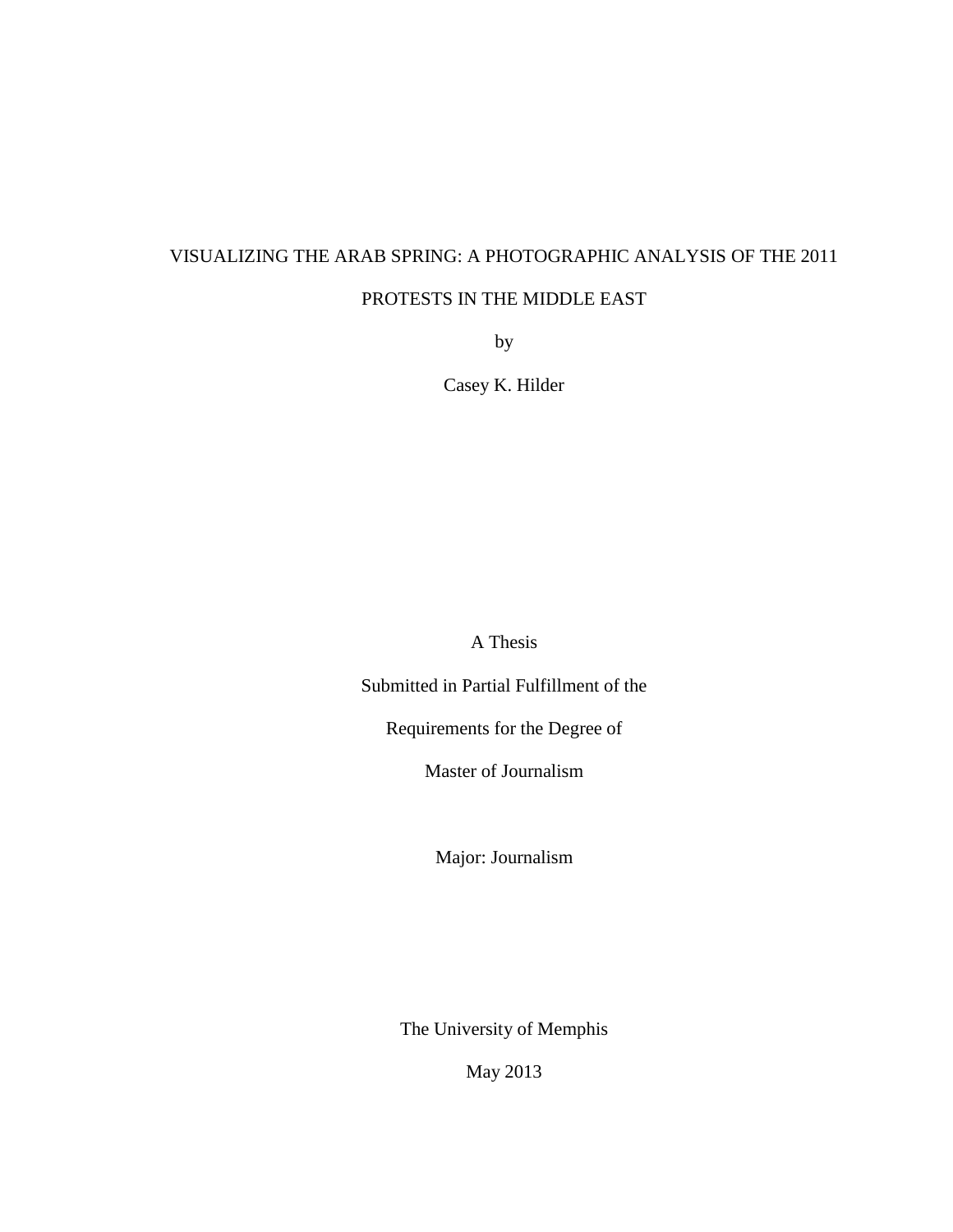Copyright © 2013 Casey Hilder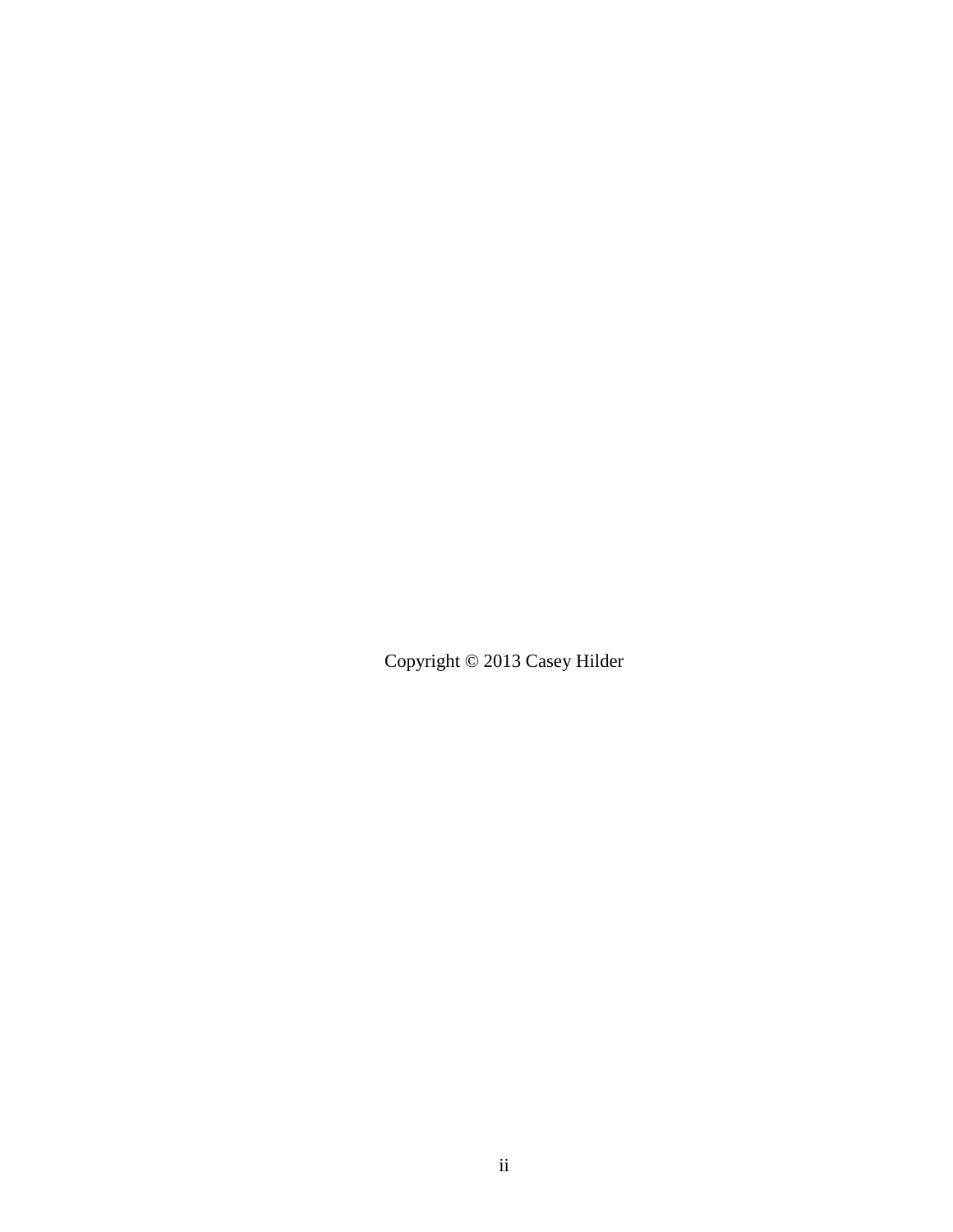### **ABSTRACT**

Hilder, Casey Kendall. MA. The University of Memphis. May 2013. Visualizing the Arab Spring. Major Professor: Joseph Raymond Hayden.

This research presents a content analysis of news photography produced during the Arab Spring, a tumultuous series of revolutions and protest action that swept across the Middle East and North Africa in early 2011. To establish a framework for this research, a review of relevant literature focused on framing and second-level agenda setting and the application of these theories to form 15 coding categories. This study analyzed 430 photos that ran from December 18, 2010, to May 24, 2012, in the pages of *Time* and *Newsweek.* Results showed that the events of the Arab Spring were visually depicted by Western newsmagazines as a movement of peaceful protest with strong elements of nationalism. While some degree of interaction between a given country's rate of Internet access and violent escalation was shown, further study in this area is recommended.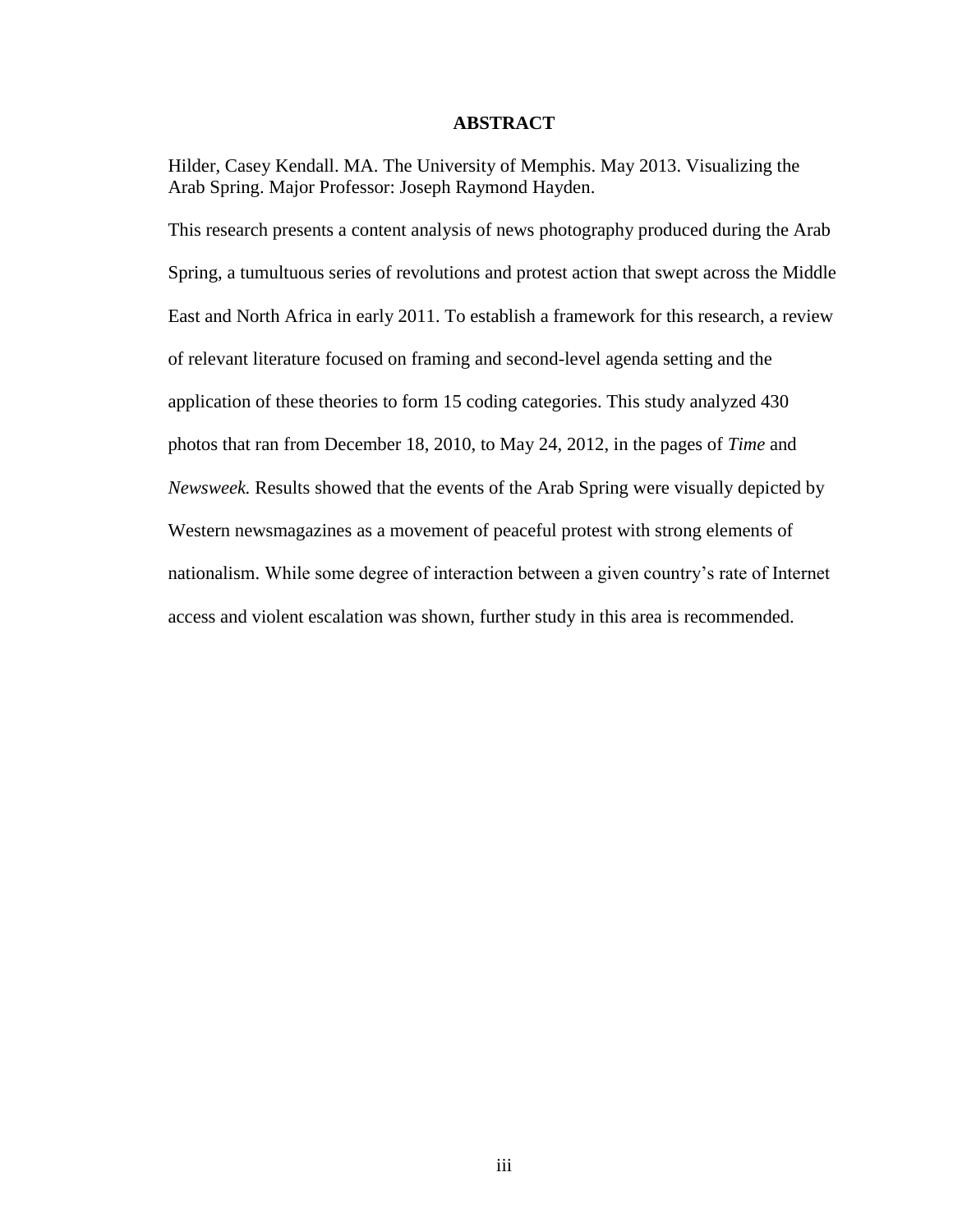# **Table of Contents**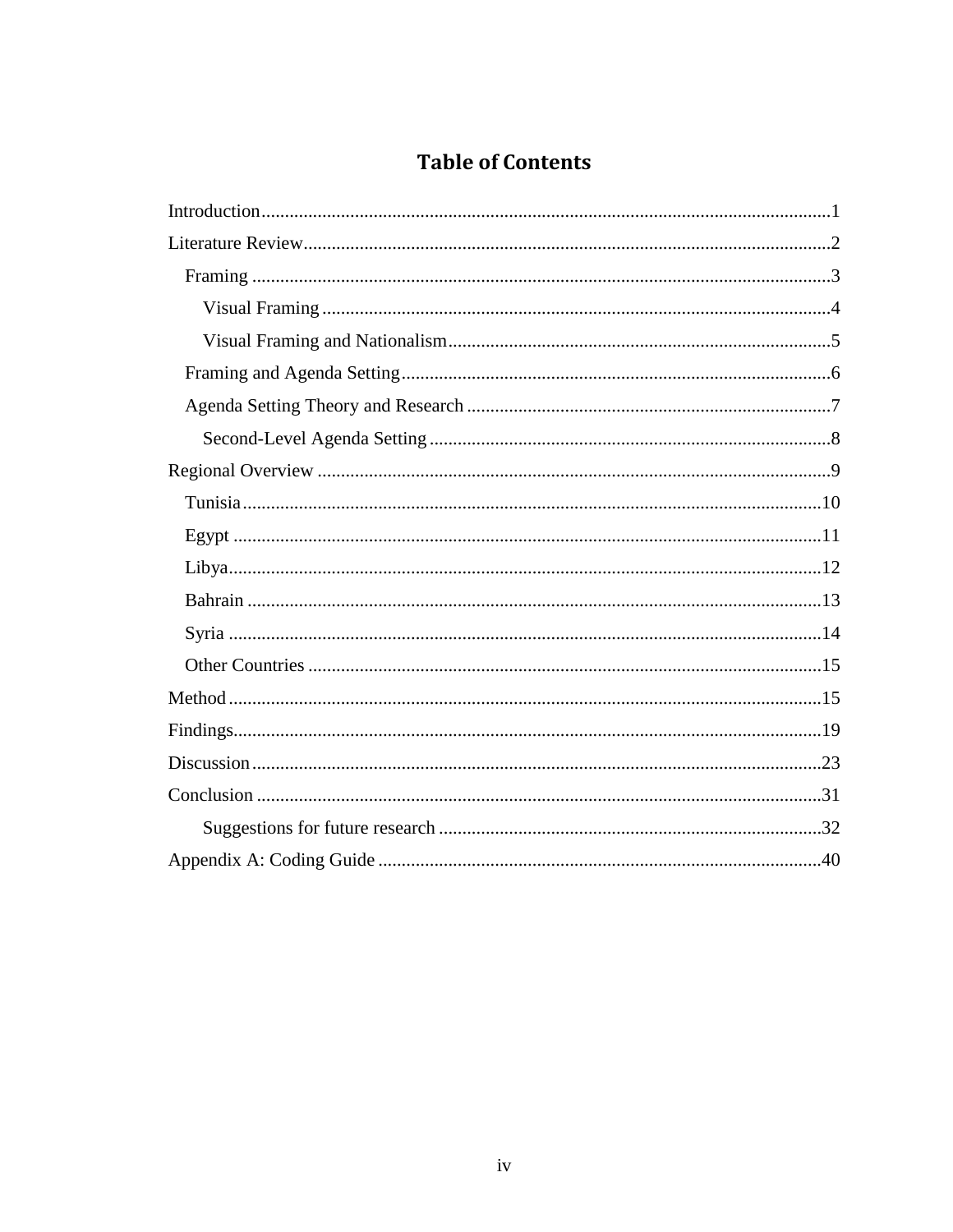# **List of Tables**

| Table | Page |
|-------|------|
|       |      |
|       |      |
|       |      |
|       |      |
|       |      |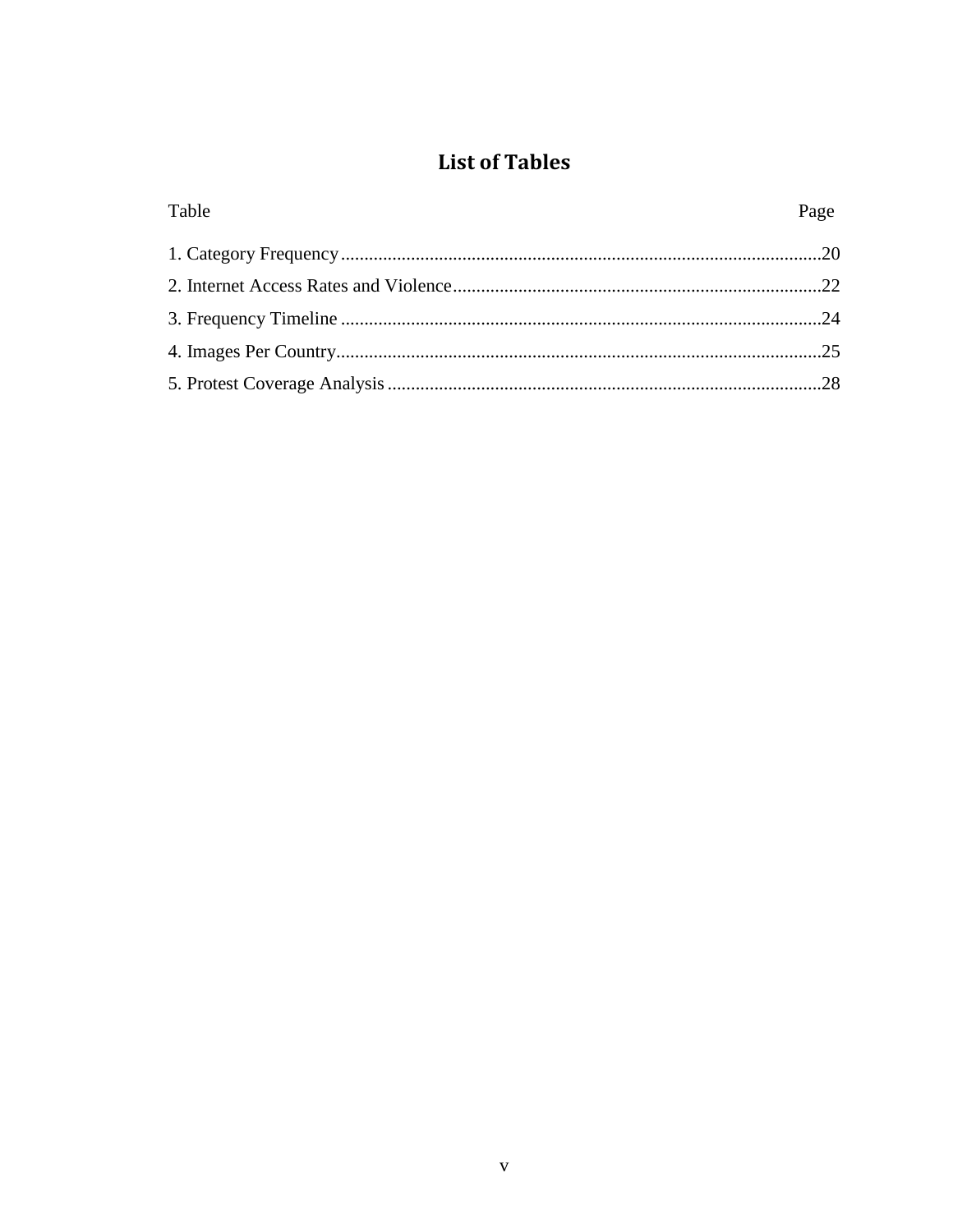#### Visualizing the Arab Spring

# **Introduction**

The events that would come to be known to Western journalists as the "Arab Spring" began in Tunisia on December 18, 2010. On this date, 26-year-old Tunisian street vendor Mohamed Bouazizi lit himself ablaze in protest of continued harassment and extortion at the hands of government officials. The flames of Bouazizi's final act of defiance served as the catalyst for a cascade of revolutions across the Middle East and North Africa that would eventually lead to massive political shakeups across the region.

The events of the Arab Spring were broadcast to a world agog as journalists captured the sudden eruptions of violence between protesters and police as crowds of militia clad in ramshackle armor and armed with self-fashioned weapons clashed with local officials against the backdrop of the sprawling cityscapes of Tunisia, the legendary architecture of Egypt, and the active battlefields of Syria. The photographs captured at this time document the downfall of a cadre of deposed rulers including Zine El Abidine Ben Ali of Tunisia, Hosni Mubarak of Egypt, and Muammar Gaddafi of Libya.

This research will focus on the photographic news coverage of several countries involved in protests and revolutionary activity that began with "the burning man of Tunisia" and continued throughout 2011 and gained infamy through events like the "taking of Tahrir Square" in Egypt and the numerous outpourings of activism that came to be known as "Day of Rage" events across the region. This string of protests in the Middle East and North Africa served as the culmination of several decades-long struggles over various political and social issues, chief among them widespread civil and human rights violations. Poor standards of living and accusations of bureaucratic corruption also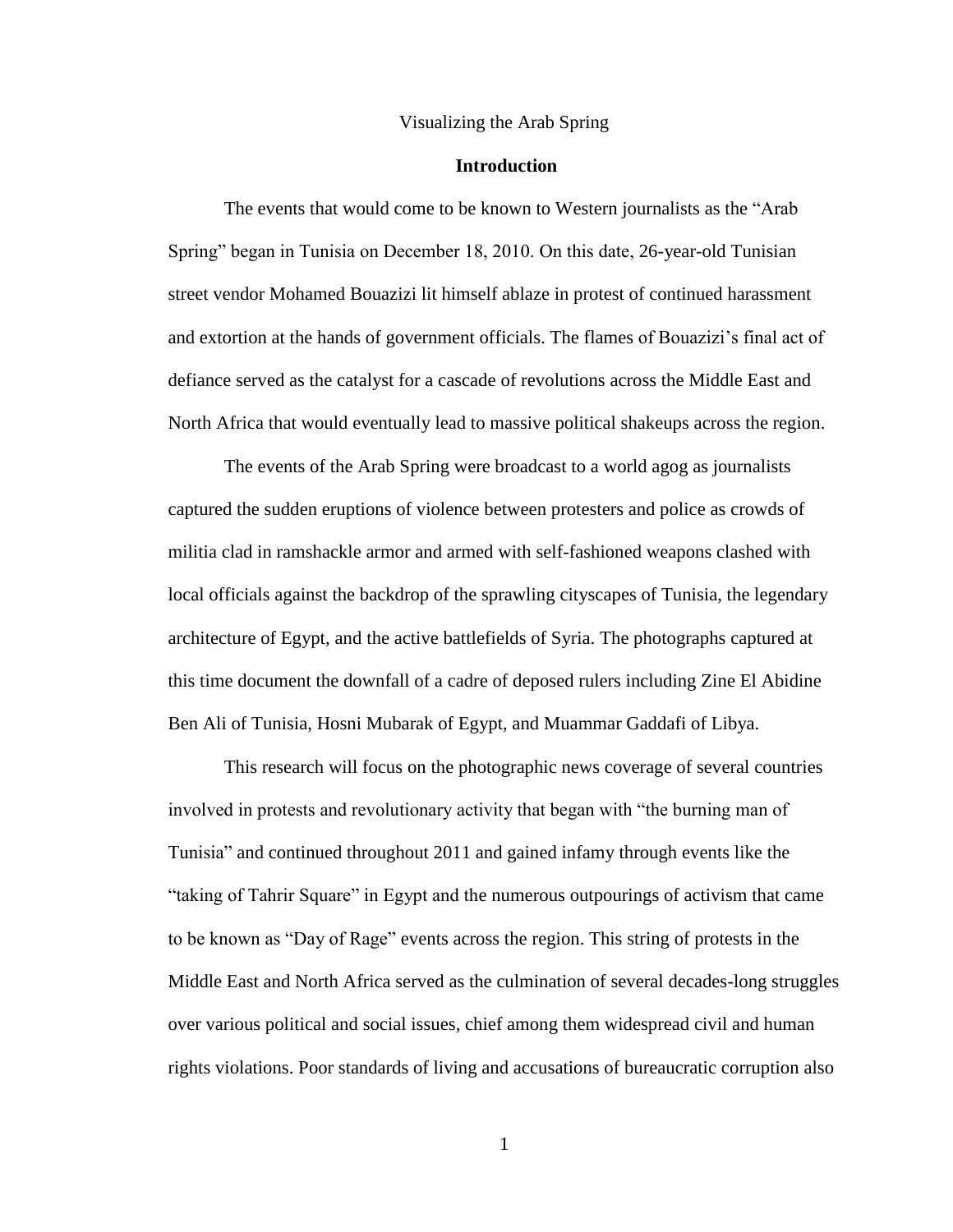fueled the grassroots movement, which was often accompanied by online activism through various social media outlets.

The coverage of these regional uprisings is unusual in that much of the video and photographic coverage was produced by citizens and transmitted through the Internet. The timeline of the Arab Spring provides several examples of how news is dispersed abroad in times of crisis and mass civil unrest, as well as insight into the transition of leadership, regional recovery and the consequences of massive shifts in political power in the region.

This research will focus on photos published in the two most popular newsmagazines of the United States. The selected imagery, culled from the pages of *Time* and *Newsweek*, will focus primarily on Tunisia, where the revolution began; Egypt and Libya, where it brought regime changes; and Syria and Bahrain, where it continues. Additionally, this research will attempt to incorporate photographic news coverage from places that received less exposure such as Yemen, Algeria, Jordan, and other areas that were not as greatly embroiled in protest as the five primary countries of focus.

## **Literature Review**

To establish a framework for this research, this review of relevant literature will focus on framing and second-level agenda setting and the application of these theories to photojournalistic news coverage.

#### **Framing**

Framing theory states that the way news media presents an issue affects the public's perceptions and opinions regarding the issue. The concept of framing was first presented by Goffman (1974), who defined frames as "schemata of interpretation," or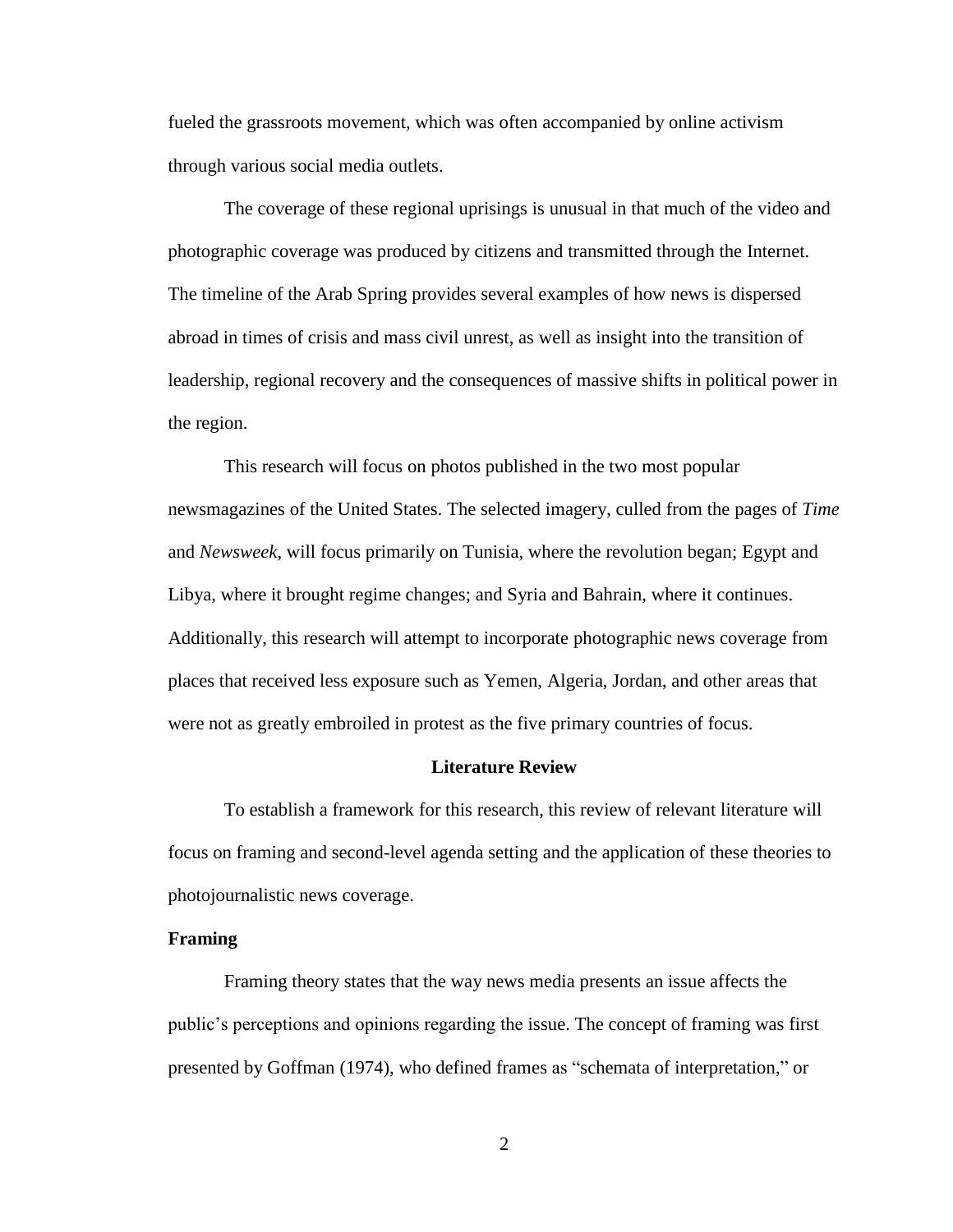collections of stereotypes that individuals subconsciously process to relate to their everyday lives. Goffman's initial interpretation defined frames as a psychological concept related to an individual's belief system that aids in the understanding of complex issues. Gitlin (1980) argued that frames serve as a sort of "packaging" to make the underlying concepts of news stories more relatable and therefore accessible to an audience. Gamson and Modigliani (1987) further elaborated on the concept, applying Goffman's theory directly to the field of journalism by introducing the news frame. The news frame, also known as media frame, is used to represent the unifying element that gives meaning to the events presented by news coverage. In other words, the news frame focuses on the heart of the issue at hand and how it is presented by the media.

Entman (1991) created a distinction between the news frame and audience frame, with the audience frame representing the reader's interpretation of a news frame. The concept of the audience frame refers to a set of beliefs on behalf of the reader that aid in processing and understanding complex issues and hearkens back to Goffman's original definition of framing theory. Whereas the unit of analysis for news frames can be measured through various forms of news coverage, audience frames are analyzed by accounting for how an individual processes a news story. This schism in framing is what many hold to be the modern consensus on framing theory as it relates to the field of journalism. In short, frames affect the conveyance and interpretation of a news story. As such, the impact of identical news messages depends entirely on how these messages are presented, or framed. This situation is further complicated when visuals are added into the mix.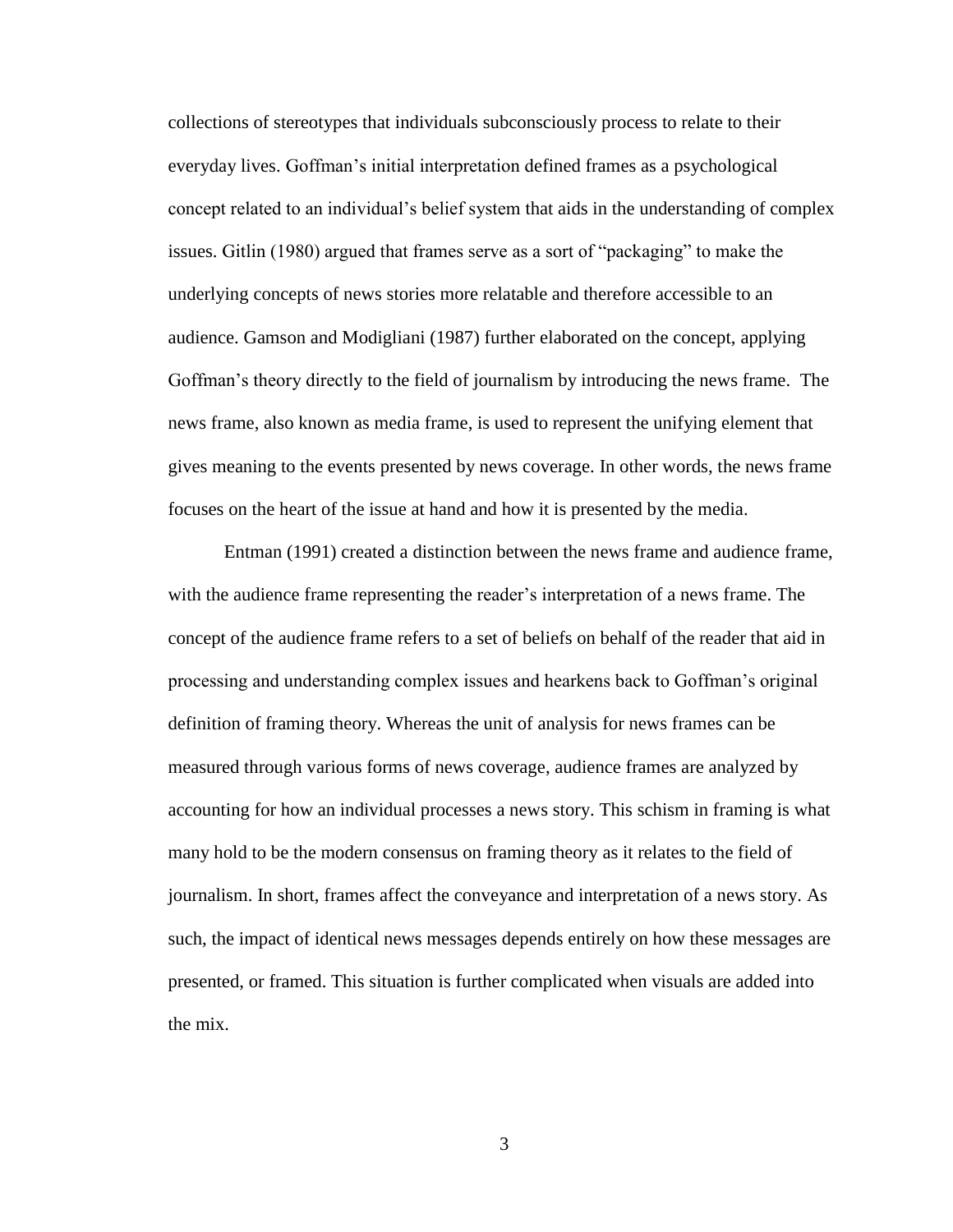## **Visual Framing**

While a great deal of research has been afforded to framing story content and textual analysis, significantly less research attention has been granted to the area of visual framing (Bell, 2001). To understand where visual framing fits in the spectrum of framing research, it is necessary to establish a firm definition of the concept of framing as it relates to photojournalism. Dimitrova and Rodriguez (2011) defined a four-tiered system of visual framing that provides important guidelines analyzing and identifying visual frames. This comprehensive system accounts for the style or composition of the photo, subject behavior in a photo, and the iconic symbolism associated with an image.

The first level refers to the denotative, direct and immediate structure of a photograph that represents what is seen on the page immediately as it is viewed and maintained in the short-term memory. Much of the time, this refers to the immediate topic or issue presented by news coverage without much subtext.

The second level of this model accounts for compositional and stylistic choices made by the photojournalist. These "style variables" relate to the literal framing of images and account for factors such as dominant or submissive angles, how an image is cropped, what is in focus, or how a given image adheres to the basic rule of thirds.

The third level focuses on connotative subject behavior and the underlying meaning attached to each image. This level is more content-focused than the rest and places firm emphasis on the elements of a photo. This level employs Kress and van Leeuwen's (2001) definition of abstract and figurative symbols in visuals to explore ideas attached to images. Figurative symbols are displayed prominently in photographs, such as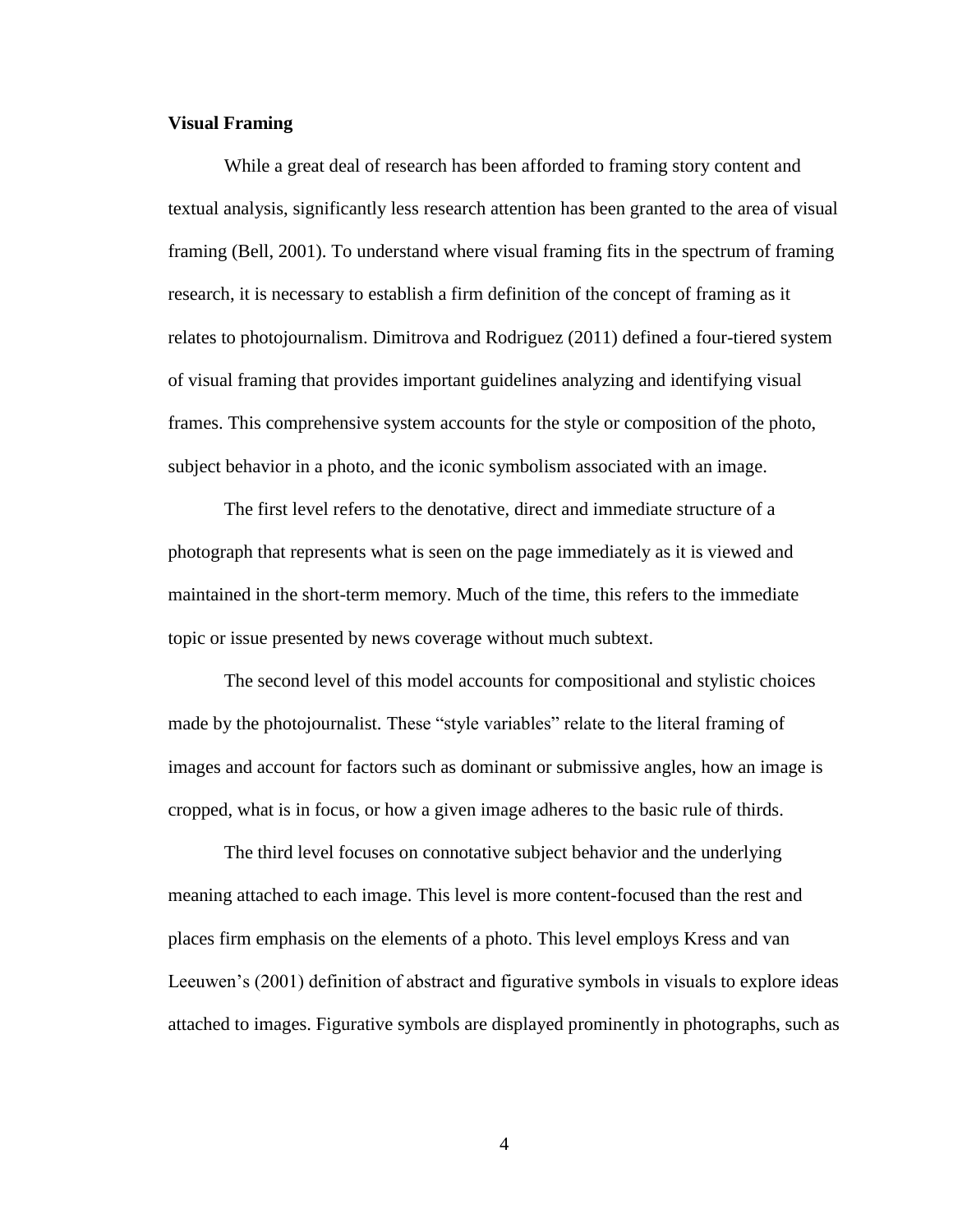people and places relevant to a news story, whereas abstract symbols refer to objects in a photograph with some sort of latent symbolism attached, such as a cross or a flag.

The fourth level focuses on applying the iconic symbolism presented in level three as it relates to the hearts and minds of the audience at large. This level of visual framing is similar to the concept of Entman's audience frame as it attempts to draw conclusions based on an audience's ability to cognitively process these images and apply their own values. When analyzing the public's interpretation of a news story, it is necessary to account for nationalism, or a public's sense of identification with its country. Because of framing's origins as a "collection of stereotypes," it is unsurprising that international coverage can often be framed in favor of the country where the story originated.

#### **Visual Framing and Nationalism**

Studies on U.S. coverage of the Second Gulf War and intervention in the Middle East have defined much of recent visual framing research. These studies, which often use a content analysis methodology, often reveal the implications of foreign visual coverage, especially in regard to the media's tendency to frame events from a nationalistic perspective. For example, a study by Griffin and Lee (1995) presented a content analysis of 1,104 images from the first Gulf War that revealed very little focus on actual combat and little to no presence of opposition soldiers. Instead, many of the published photographs served to showcase high-tech weaponry and catalogue the military might of the United States arsenal. This emphasis on a one-sided display of military might and implied sense of patriotism was deemed by the author to show a nationalistic slant toward the United States.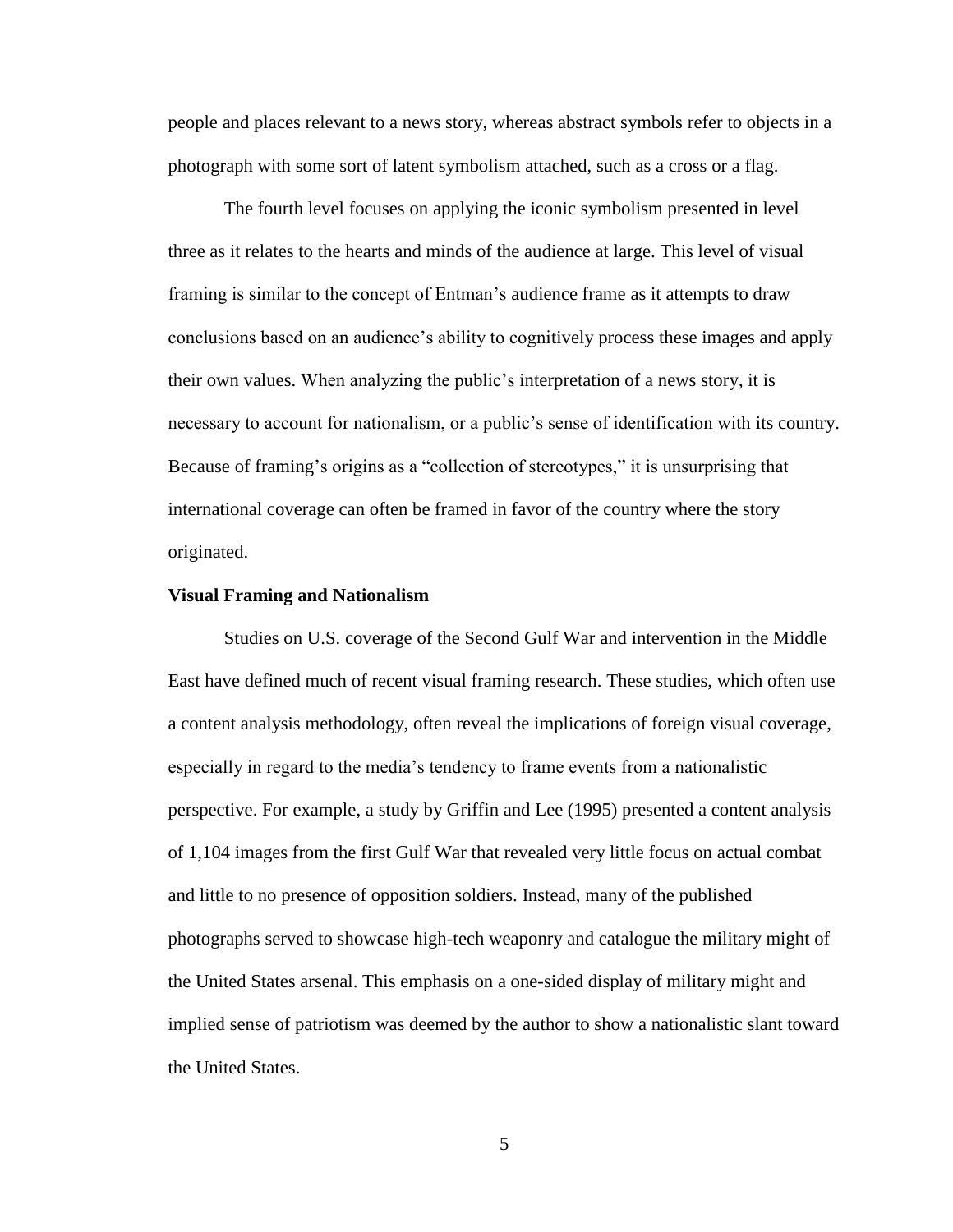In his 1991 study of the visual and textual framing of two similar military plane crashes, Entman found that the media's coverage of the U.S. attack on an Iranian plane was framed more favorably than a similar event involving a Soviet attack on a Korean aircraft, despite the similar circumstances of the events. Fahmy (2007) presented a framing-based content analysis of visual coverage involving the toppling of a massive stone monument to Saddam Hussein in Iraq. Her research coined the concept of the victory frame, a triumphant, hopeful image that presents occupying forces as liberators accompanied by crowds of cheering supporters as pro-democracy patriots. Fahmy's research found that this type of frame was more likely to be used by publications based in countries in favor of the war, thereby emphasizing the perceived benevolence of military forces and instilling a sense of national pride. While most of these concepts were presented in pro- or anti-war news coverage, it is not difficult to apply this concept to a revolutionary protest movement like the Arab Spring.

#### **Framing and Agenda Setting**

Framing is among the most debated theoretical concepts. Carragee and Roefs (2004) bemoaned a lack of power in recent framing research and cautioned that many had mistaken the concept for second-level agenda setting by undertaking attribute-based studies under the guise of framing research. Framing and agenda-setting research are closely intertwined, as both media-effects theories deal with the manner in which news coverage is dispersed to the public. However, while research of the former deals with presentation and interpretation, agenda-setting research focuses on salience. Entman (1993) defined salience as the means of making a piece of information more noticeable, meaningful, or memorable to an audience. Weaver (2007) acknowledged that many more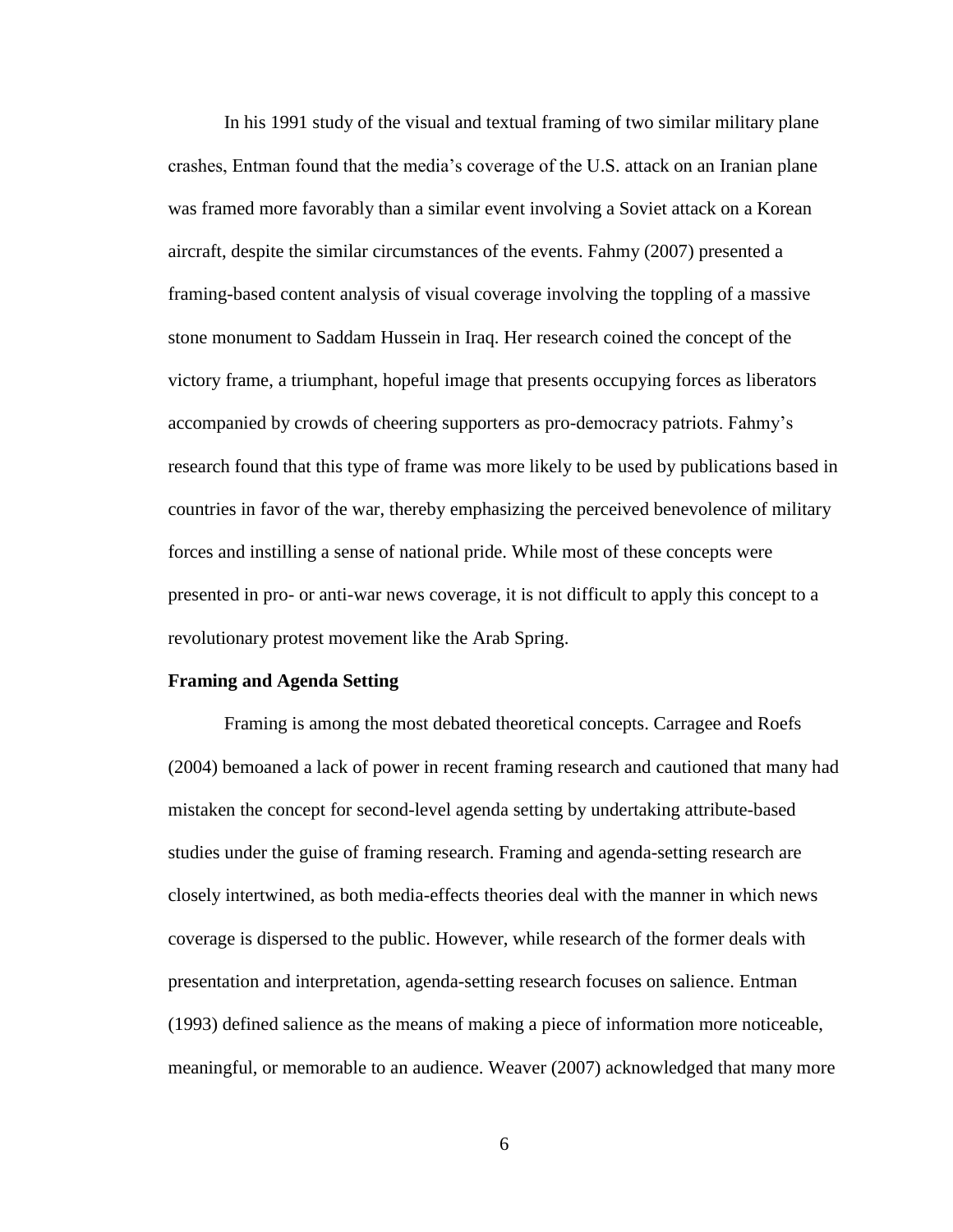definitions exist for framing than for agenda setting, which has caused complications when applying the theory. Framing accounts for factors beyond objects and attributes, such as sociological implications and the cognitive schema of the reader (Pan & Kosicki, 1993) that provide insight on an audience's view of news coverage. However, agenda setting contends that the media does not influence how the public thinks, but rather dictates what the public thinks about through story selection.

## **Agenda Setting Theory and Research**

McCombs and Shaw's (1977) seminal work hypothesized that the media set the agenda of public consensus via selection of news coverage (e.g. to space afforded, issues covered, and in the case of visual journalism, size and emphasis of content in photographs). In short, agenda-setting theory states that the importance of an issue in the media reflects the salience of an issue to the general public. For example, McCombs and Shaw (1977) defined "major items" in news magazines as those that occupy more than one column and those that are featured toward the beginning of the magazine. These "major items" proved more salient to audiences, thereby making these items more memorable and influential than less prominently featured news stories.

Further agenda setting research by Zucker (1978) formed a distinction between obtrusive issues that a reader might experience or deal with on a daily basis (e.g. local crime, politics), and unobtrusive issues, which are not directly experienced by an audience but are observed through news coverage (e.g. global politics, foreign affairs, war). Because the public's sole window to unobtrusive issues is through the lens of the media, Zucker argues that the public tends to place greater importance on unobtrusive issues that tend to crop up in the news than it would for intrusive, daily issues. Coverage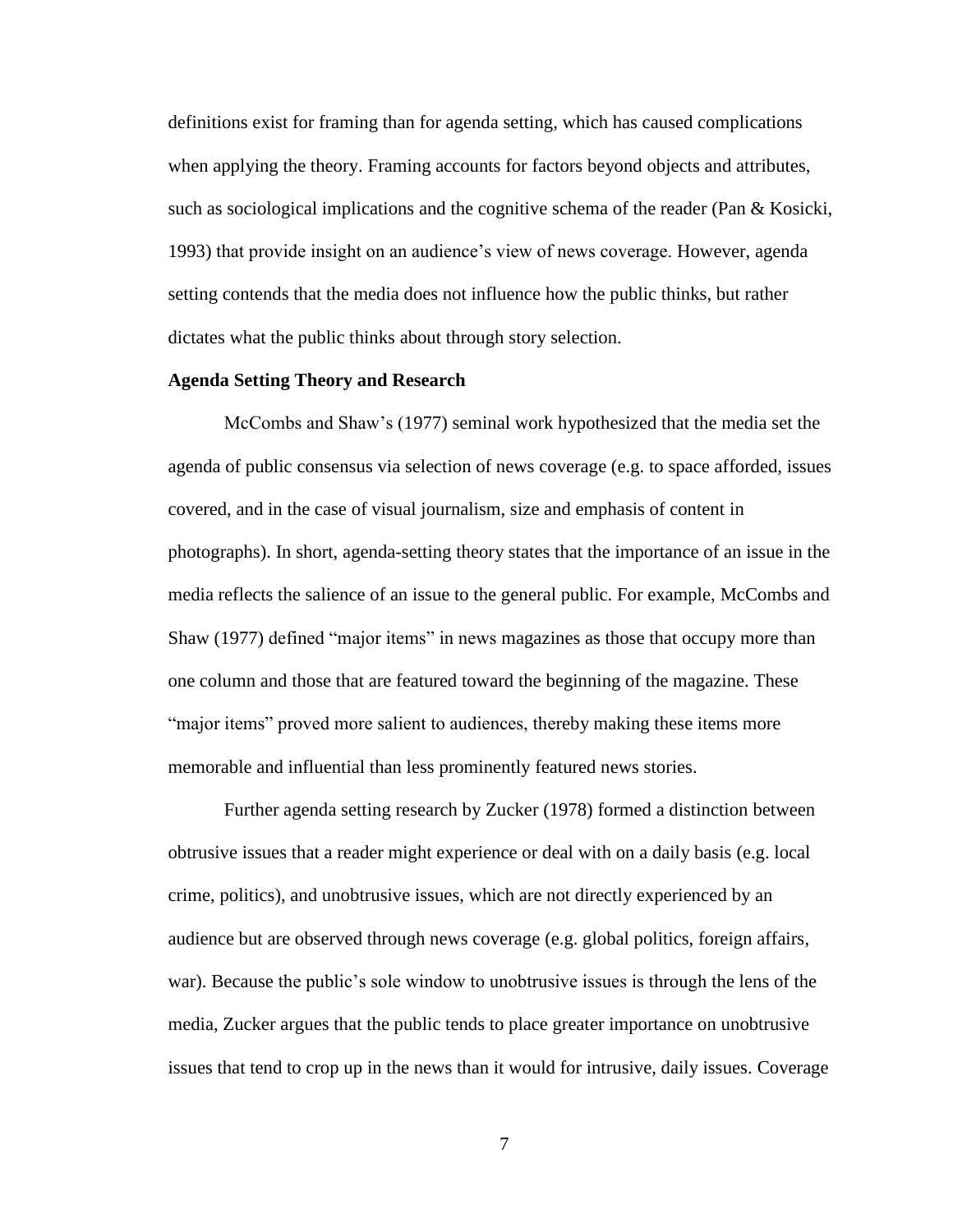of foreign events falls into this category. However, traditional first-level agenda setting places additional focus on the editors' and photographers' decisions behind the publication and placement of these photos, while a separate branch of the theory emphasizes the attributes and characteristics of news coverage.

#### **Second-Level Agenda Setting**

This form of attribute-focused research is known as second-level agenda setting. Second-level agenda-setting theory states that journalists don't push particular viewpoints, but rather attributes of issues. Second-level agenda setting focuses on certain attributes of objects beyond the objects themselves, such as the symbolism attached to various aspects of news coverage. This branch of agenda-setting research focuses on the salience of certain attributes of objects (i.e. issues) as they are presented in news coverage. Second-level agenda setting holds a closer tie to the theory of framing than first-level agenda setting due to its emphasis on attributes of objects.

Second-level agenda setting is commonly used in visual content analysis studies as a method of categorizing images, as shown through prior research by Fahmy (2007), Griffin and Lee (1995), and Keith, Schwalbe, and Silcock (2009). A form of second-level agenda setting is employed for the purposes of this research by focusing on individual attributes of the photographic coverage of the Arab Spring, most notably through a distinction between violent and nonviolent protest assemblies.

Prior research suggests that certain attributes of visual coverage have some bearing on how news content is interpreted, especially in stories involving foreign affairs and protest. A second-level agenda setting test by Wanta, Golan, and Lee (2004) found a close relationship between positive or negative foreign coverage of nations and an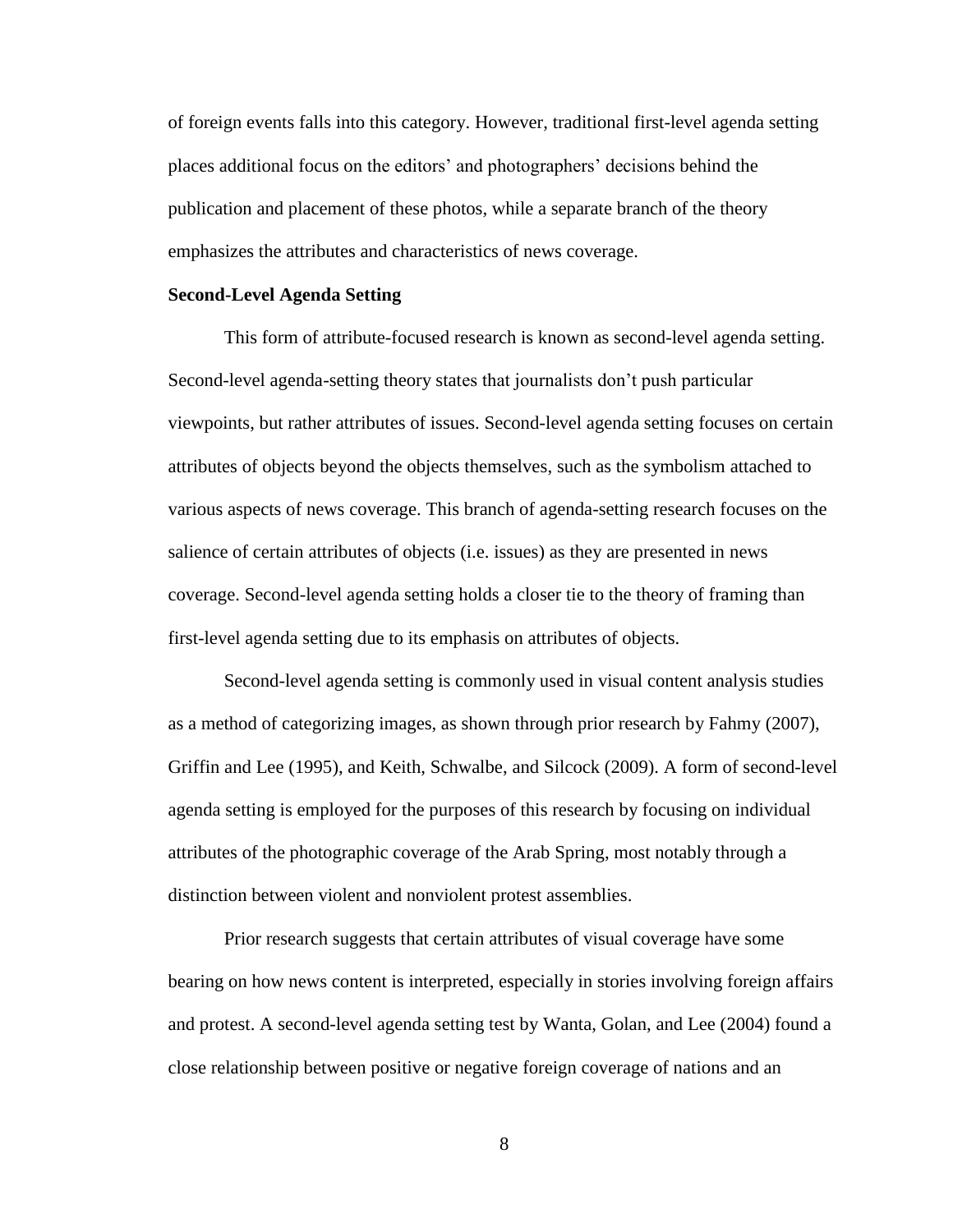individual's perception of those countries. An experiment by Arpan and Tuzunkan (2011) found that that visual coverage of protests often fostered less positive perceptions of the protesters and their causes if violent or deviant action was present in the images. The same research surprisingly found that photographic depictions of deviance had little bearing on the process of story selection by the audience.

## **Regional Overview**

The following selection of regional categories serve as an overview of countries in the Middle East and North Africa engaged in revolutionary action. This overview is not meant to serve as a comprehensive national index, but rather a briefing on the issues facing the region during the time period of the Arab Spring.

#### **Tunisia**

The nation of Tunisia sits at the northern end of Africa and served as the origin of the Arab Spring. Citizens flooded the streets on December 18, 2010, to protest President Zine El Abidine Ben Ali. The events were referred to as "The Jasmine Revolution" by journalists and "Dignity Revolution" by locals in the time before the term "Arab Spring" was coined by Western journalists. Major dates and events include the suicide of Mohamed Bouazizi, the aforementioned "burning man of Tunisia," who is credited for inspiring the protest efforts in the region.

The first signs of revolution in Tunisia consisted of gritty, low-resolution YouTube videos featuring angry mobs against a backdrop resembling a smoky urban mosaic. President Ben Ali ordered a crackdown on political and revolutionary websites as the protest movement began to gain steam, effectively shutting down a large section of the Internet for the Tunisian populace. However, the government initially neglected to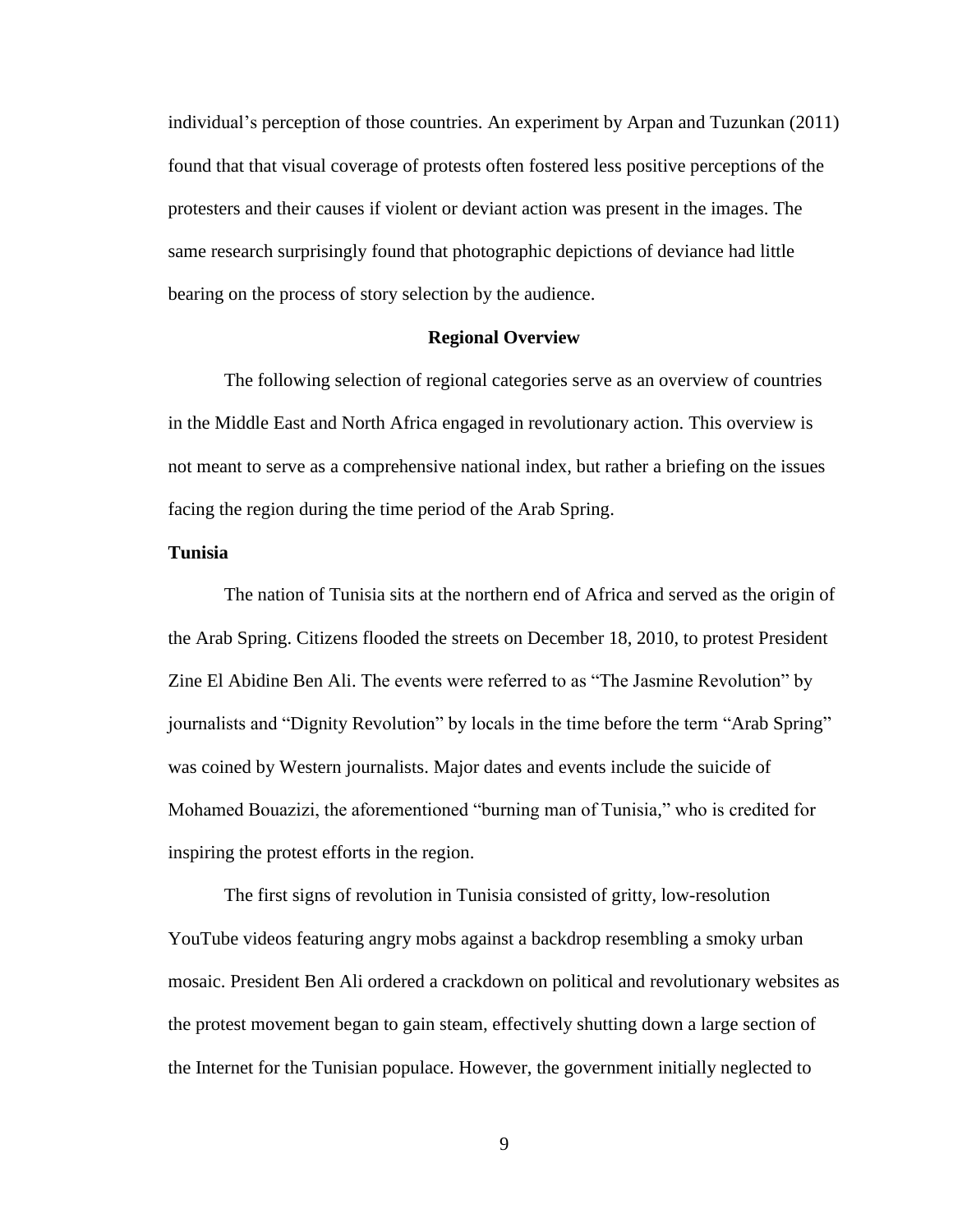restrict access to popular recreational websites like YouTube and Facebook, which offer a combined audience of more than 1.2 billion worldwide.

This would foreshadow a revolution driven by technology, with most of the information transmitted via social media. Around 36% of the population of Tunisia had access to a viable Internet connection as of 2011. For the sake of comparison, 78.6% of the United States population has access to the Internet<sup>1</sup>. This revolution was marked as one of the briefest instances of uprising, as Ben Ali's 23 years in power drew to a close with a forced exile of the former president. This led to the introduction of an interim government on January 15, 2011, that included Slim Amamou, a former blogger and protester who was arrested during the events of the Jasmine Revolution. The conflict in Tunisia drew to a close with a free election in mid-October of 2011. The events of this region served as an inspiration to other Middle Eastern countries, with many mimicking the web-based protest efforts pioneered by the Tunisian people.

#### **Egypt**

 $\overline{a}$ 

Few areas in the Middle East felt the backlash of the Arab Spring like Egypt did. Spurred on by inspiration from their Tunisian neighbors to the west, Egyptian citizens took to the streets January 25, 2011, in protest of Hosni Mubarak's reign of nearly 30 years. Suez, Alexandria, Mahalla, Mansoura, Damietta, Port Saed, Luxor, and Cairo all saw massive public protests that were countered with government curfews and policing on a grand scale. Many of the protest events were organized and coordinated via Facebook and other social networking media by the April  $6<sup>th</sup>$  Youth Movement, a group formed from a 2008 textile mill strike for workers' rights. The coordination efforts were

<sup>`</sup>Internet World Stats, "Internet World Stats: Usage and Population Statistics," (2011) <http://www.Internetworldstats.com>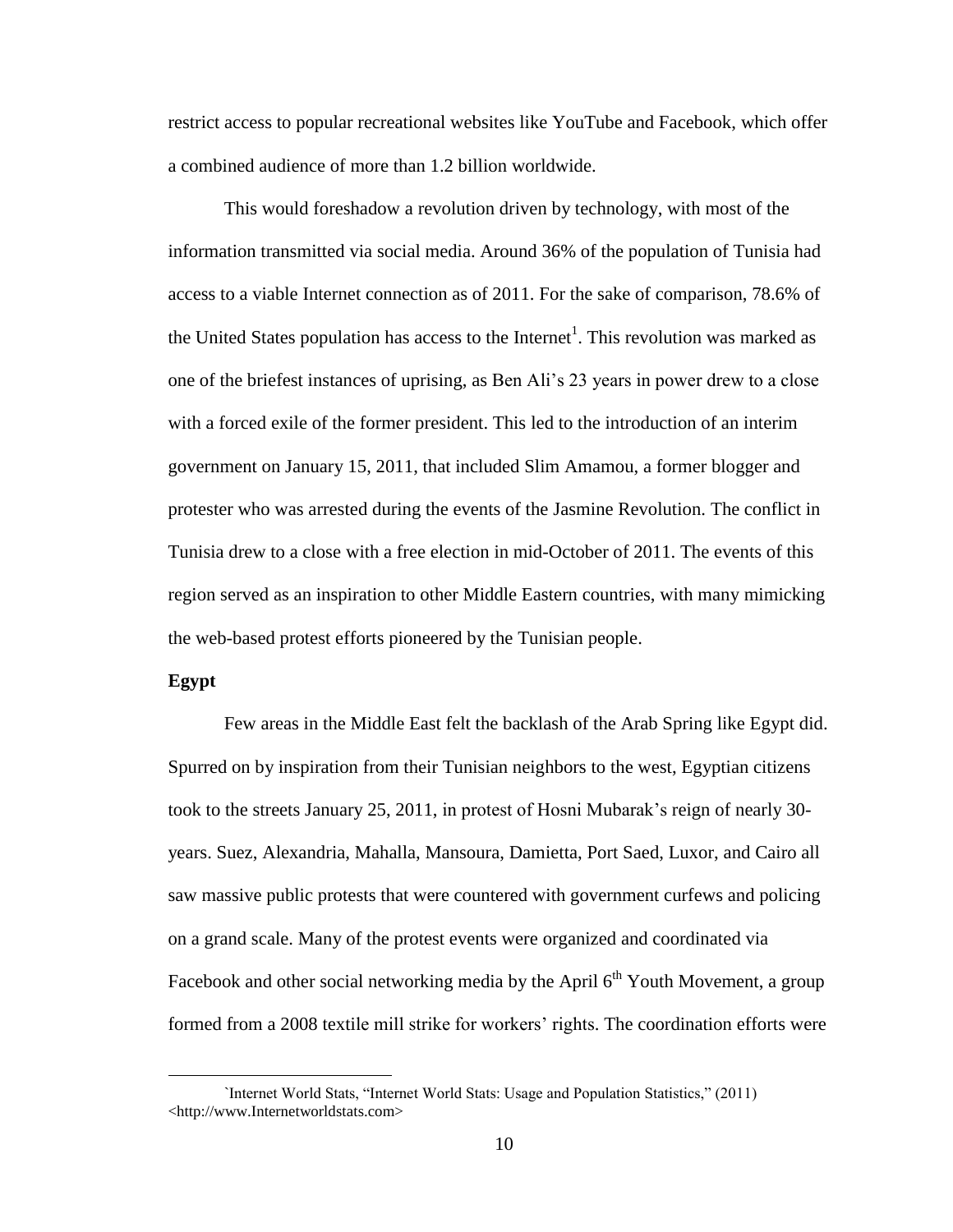accessible to more than 21 million citizens, with more than a quarter of Egypt's population connected to the Internet.

Like Tunisia, Egypt was subject to widespread Internet blackout by the government to prevent communication among protesters. One of the most publicized events was a large gathering in Cairo's Liberation Square that rose to a crescendo of frustration during the 18-day event known as "The Taking of Tahrir Square." More than 200,000 protestors would flow into the square, chanting "the people want to bring down the regime," a phrase that would echo throughout the Middle East across Syria, Sudan, and Lebanon. Fires raged throughout the iconic plaza, dangerously close to a museum that housed many of the ancient treasures of the Pharaoh Tutankhamun. Government forces employed increasingly desperate tactics, including rows of identical black-clad soldiers in riot gear and haphazardly dispersed tear gas canisters. For many citizens, the revolution at hand drew uncomfortable parallels with an earlier time of subservience to the great pharaohs and workers' strikes in ancient Egypt. While Mubarak was ousted and given a life sentence in jail just two weeks after the revolution began on February 11, the transitional period would take more than a year. The events in Egypt culminated in May of 2012 with the country's second presidential election in history with more than one candidate.

#### **Libya**

The Libyan Civil War began February 15, 2011, following widespread protests in Egypt. Much of the visual coverage consisted of stirring images that document the fall of Colonel Muammar Gaddafi, ending his 42-year reign as autocrat of Libya. Gaddafi's eccentricities included an all-female troupe of bodyguards and a solid-gold handgun.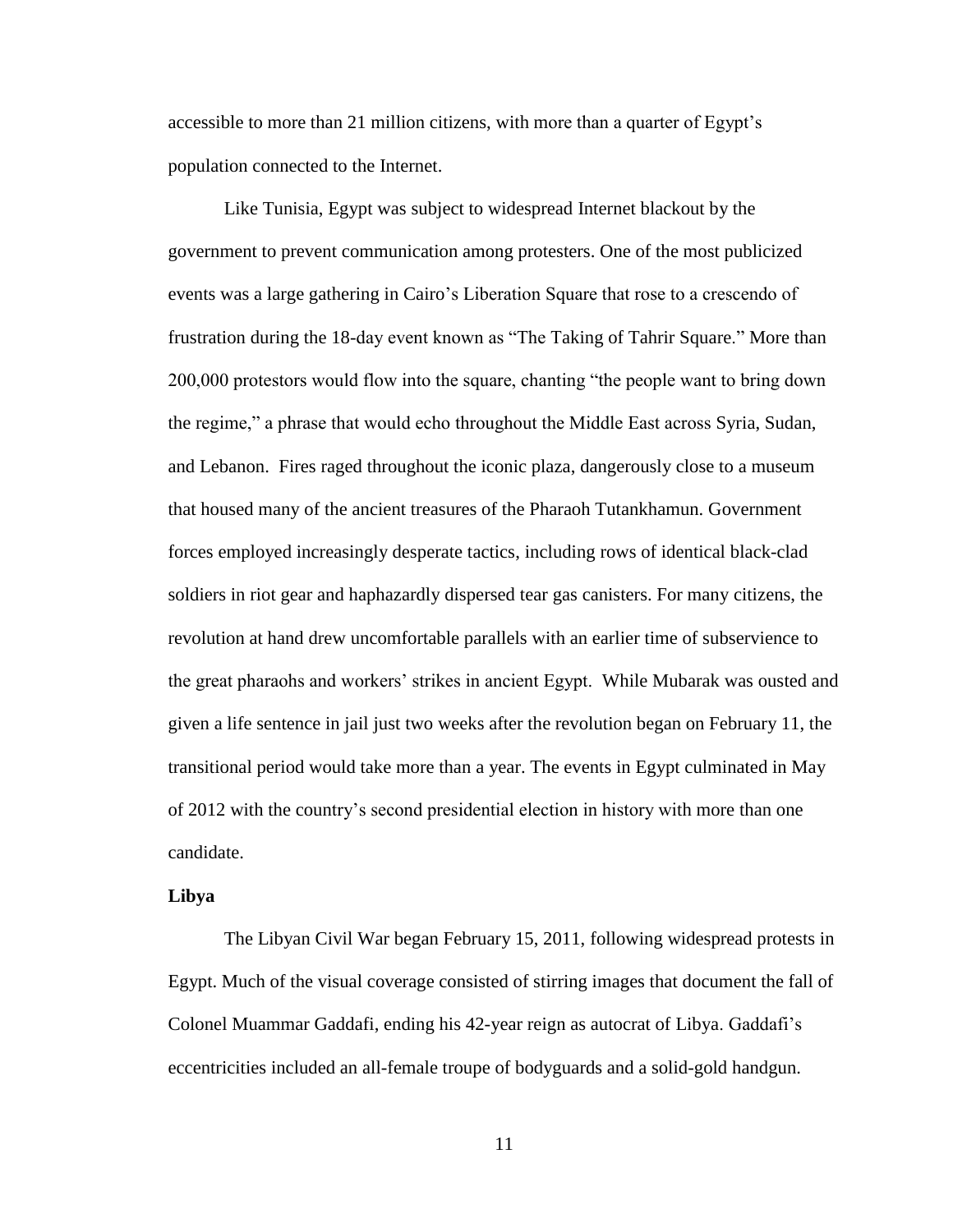Protest movements in Libya were met with much more forceful resistance than other areas in the region, as Gaddafi became known to the world as the ruthless dictator who would eventually turn the country's military against its own people. Libya presents the bloodiest instance of revolution for both the regime and the opposition, with 6,000 people killed during the first two weeks of the revolution alone and the final death toll estimated to be around  $10,000$ .<sup>2</sup> Libya's civil war lasted seven months, finally coming to a close on October 20, 2011 when the bloody corpse of Gaddafi was pulled through the streets by an a crowd of rebels following the seizure of government headquarters by the National Transitional Council. Internet access in Libya stretches to 5.9% of the population, the lowest of all the countries included in this study.

#### **Bahrain**

 $\overline{a}$ 

King Hamad bin Isa Al Khalifa's 12-year reign stretches back to a dynasty of rulers whose lineage began more than 200 years ago. Revolution struck the tiny island nation that lies on the cusp of Saudi Arabia on February 17, 2011, in response to accusations of political corruption and frequent clashes between the Sunni-led government forces and Shia opposition. The Shiite rebellion against a Sunni monarch eventually grew to such to such magnitude that neighboring Saudi Arabian Gulf Cooperation Council forces occupied at the behest of Prince Salman bin Hamad bin Isa Al Khalifa. Saudi GCC troops took to the street and immediately began executing protesters, bringing a swift end to the initial wave of protests and occupation that brought more than one-fifth the country's population to the streets. Citizen reports likened the Saudi occupation to Nazi Germany's surreptitious occupation and annexation of Poland

<sup>&</sup>lt;sup>2</sup>Libyan Civil War Statistics "Libyan Civil War" (2011)

<sup>&</sup>lt;http://www.globalsecurity.org/military/world/war/libya-civil-war.htm>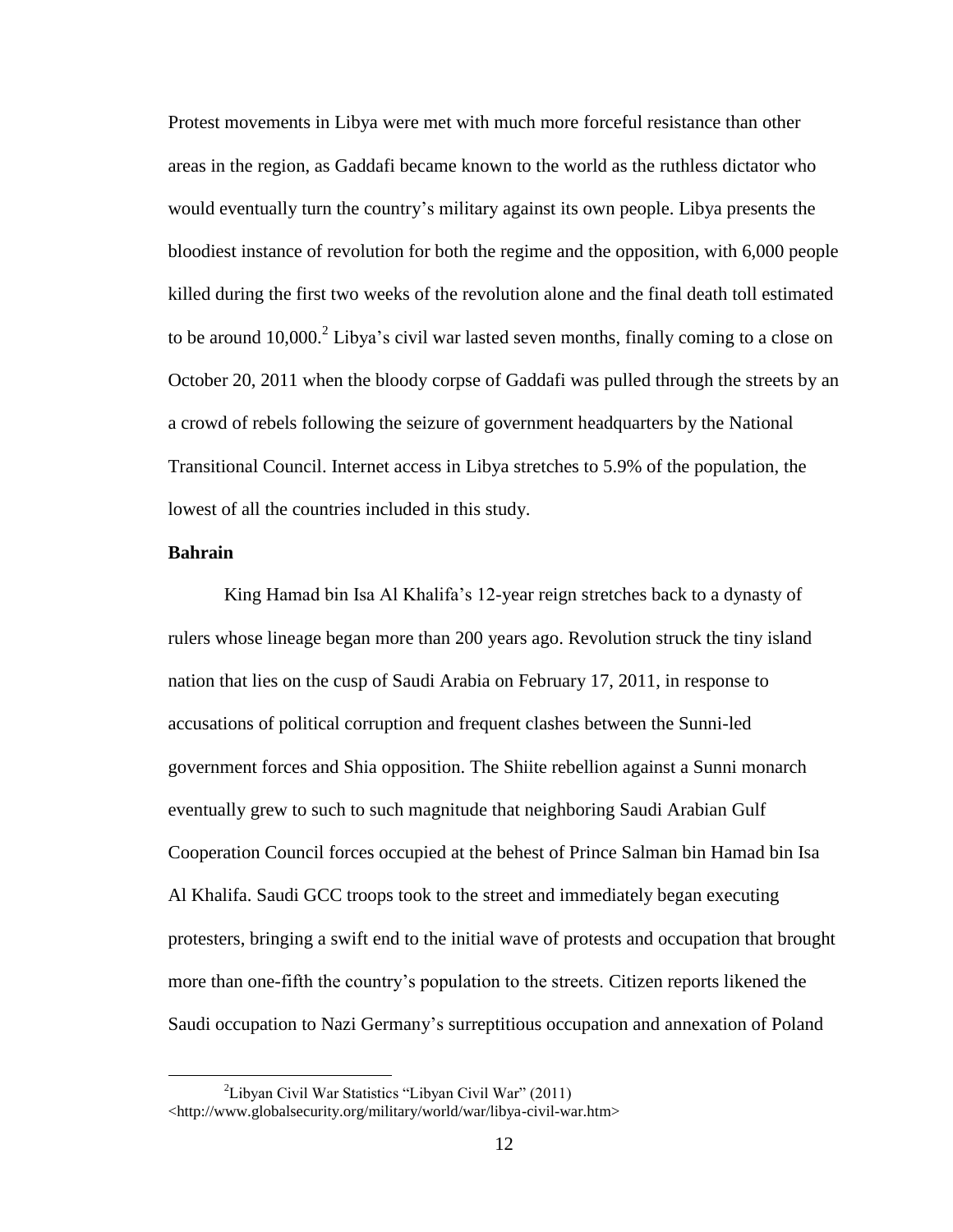in the opening days of the Second World War. Bahrain possesses one of the highest rates of Internet access in the region, with 57.1% of its population readily able to access the Internet, the closest in this study to the United States and the highest rate of Internet accessibility featured in this study according to Internet World Stats, an organization that tracks Internet usage in more than 233 countries.

### **Syria**

Mass demonstrations in Syria began March 15, 2011, as citizens took to the streets in protest of the half-century rule of the Arab Socialist Ba'ath Party and President Bashar al-Assad, who was in the fourth year of his second seven-year presidential term. Assad, along with his father Hafez al-Assad, represents a growing dynasty of Syrian statesmen who have gripped the country for the past 40 years. Like Libya, Syria presents one of the most violent scenarios of the Arab Spring, with NATO reporting more than 30,000 deaths in the 14 months since the revolution began. Problems in this country stem from struggles for government reform after decades under the rule of the al-Assads, as well a year and two months of military occupation following the beginning of the regional uprisings in January. The events in Syria are further complicated due to continued meddling in national affairs by Iranian politicians, many of whom aim to implement a more traditional non-secular form of leadership. The area has become something of a perpetual battlefield, with the body count steadily rising at the time of this research. Nearly one-fifth of the small South Asian country's population possesses a stable Internet connection, which is considered relatively low for the region, according to Internet World Stats.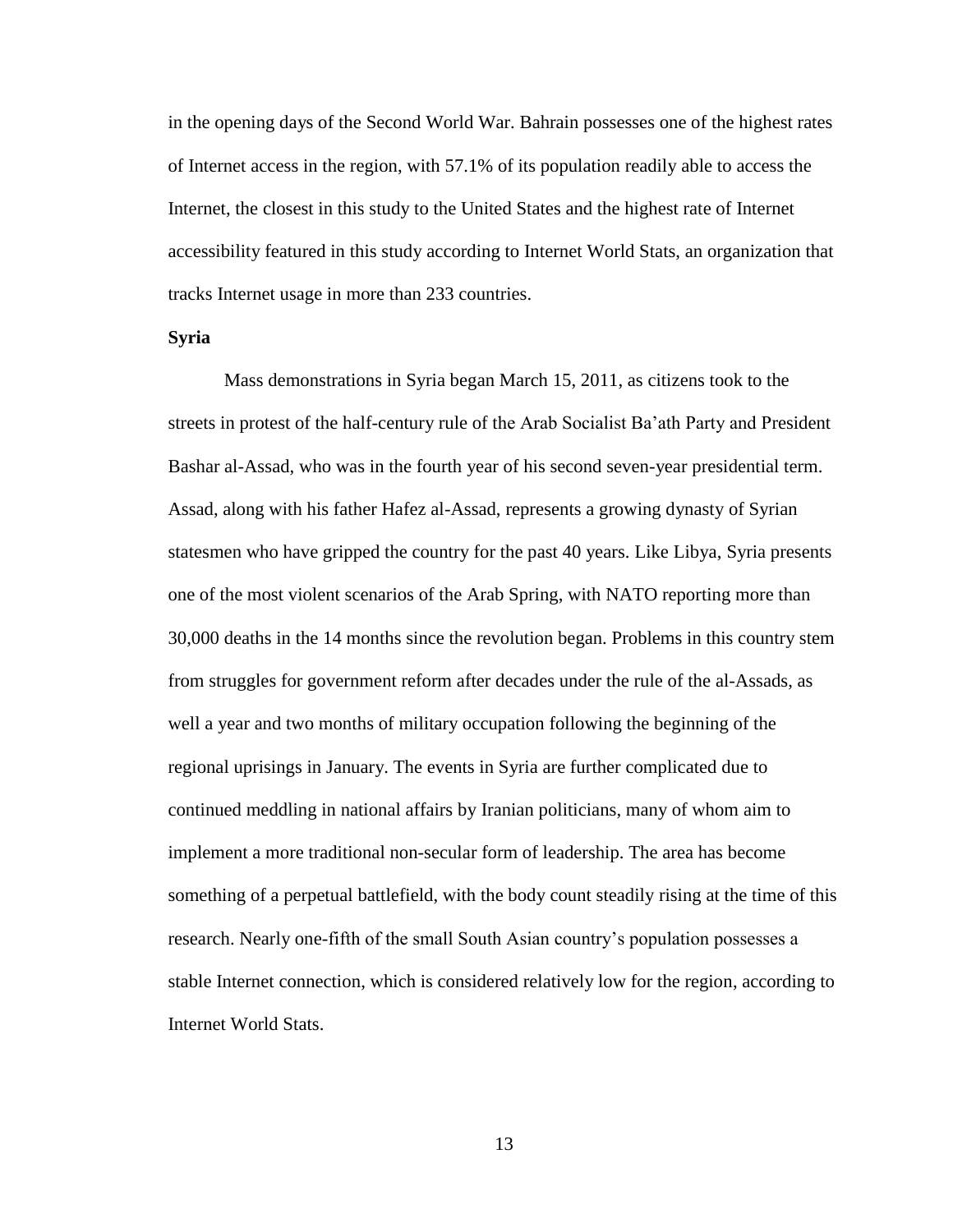#### **Sudan, Israel, Algeria, Yemen, Palestine, Iran, Saudi Arabia, Jordan**

This category includes several other areas in the Middle East and North Africa with less pronounced, or perhaps less publicized, instances of revolution or civil unrest. While each of these countries are significant and face unique challenges, protest coverage for each country listed in this category was severely limited compared to the five primary regional categories.

Significant events in this regional category include rallies in Yemen for political and social reform for child welfare that eventually led to President Ali Abdullah Saleh's resignation after months of protest. The Yemeni governmental transition has since proven to be a slow and difficult process, as the nation borders the dangerous and U.S.-occupied regions of Afghanistan and Pakistan. According to a 2012 report from Al Jazeera English, this has created something of a power vacuum in the country, as much of the reform policy has been contested among the old guard, radical Islamists, and the region's tribal chiefs. During this period of time, women's rights protests took the forefront in Saudi Arabia, as well as activism regarding the nation's aforementioned interference in the ongoing conflict in Bahrain. Other events related to this category include massive government shifts in Jordan and the ongoing conflict over human rights violations in Sudan that led to President Omar al-Bashir's refusal to run for reelection.

#### **Method**

Once the underlying countries of focus were identified and photographs were selected, this research will attempted to determine the manner and magnitude of the visual coverage of the events of the Arab Spring through a quantitative content analysis of the two leading U.S. newsmagazines, *Time* and *Newsweek*. Overall inter-coder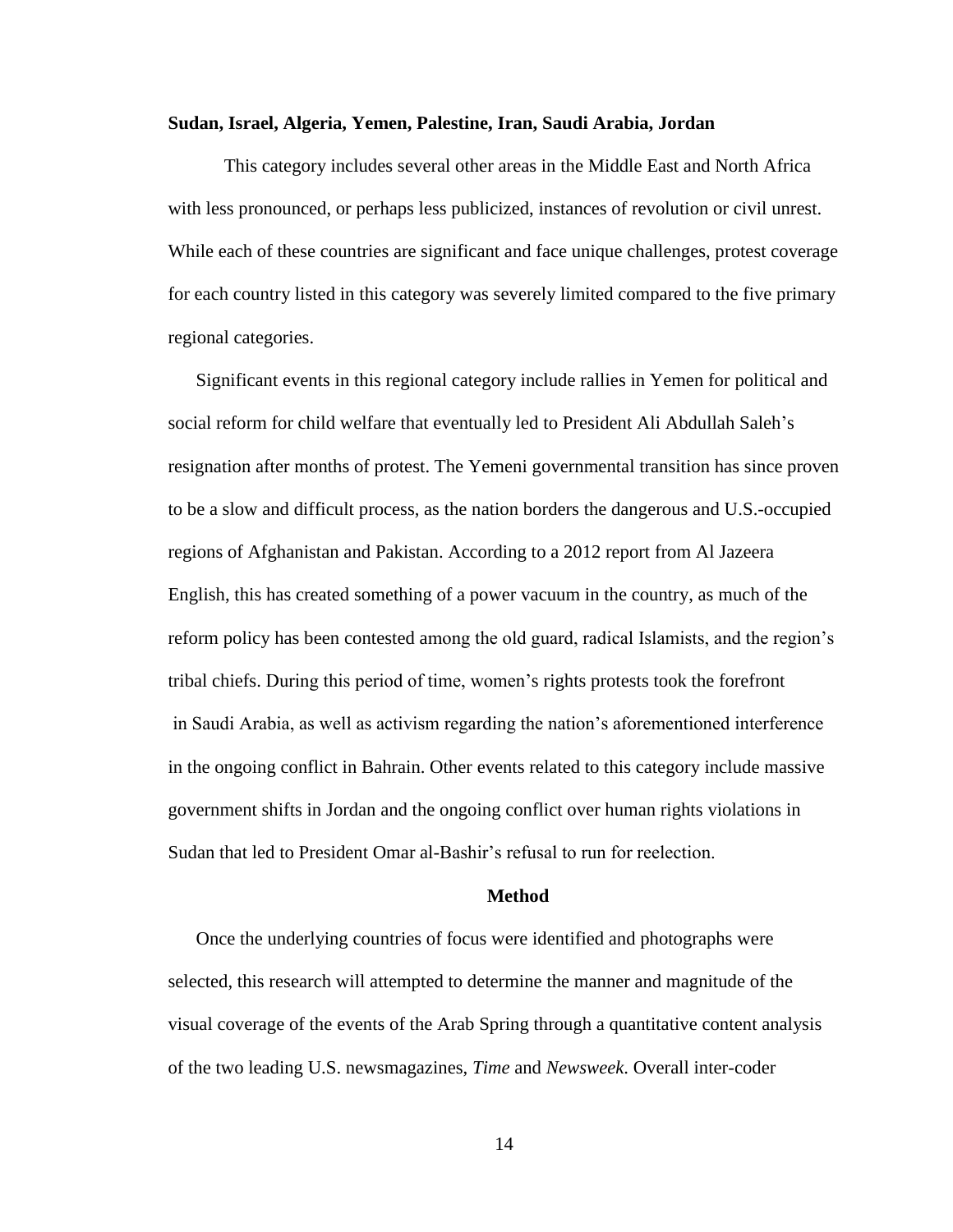agreement for this study was 92%, a level suitable for retesting and replicating these results. Initial disagreements in the practice coding process were corrected though clarification and revision to coding categories.

A recent study by Stepanova (2011) regarding the role of information communication technology in the 2011 uprisings noted that low or minimal social media interaction roughly corresponded with violent escalation. This conclusion was formed through a comprehensive viewing of social media activity in the region and U.N. statistics. This research aims to confirm that Stepanova's findings carry over into the pages of *Time* and *Newsweek* by taking each nation's relative level of Internet access into account during analysis. This study presents a central research question and a trio of hypotheses:

**RQ1:** How were the events of the Arab Spring portrayed visually by the two leading news magazines of the United States?

**H1:** The visual presentation of the events of the Arab Spring will be dominated by images of violence.

**H2:** The visual presentation of the events of the Arab Spring will be dominated by images of nationalism.

**H3:** Events in the five primary countries of focus with populations that have less access to the Internet, such as Libya, will be depicted through more violent imagery than those with high level of access to information technology, such as Bahrain.

#### **Why Time/Newsweek?**

These publications were chosen because their weekly, episodic nature allows for a sort of "highlight reel" of the most prominent news events of the week. In addition, the full-color and image-centric format allows for easy gathering of a variety of frames for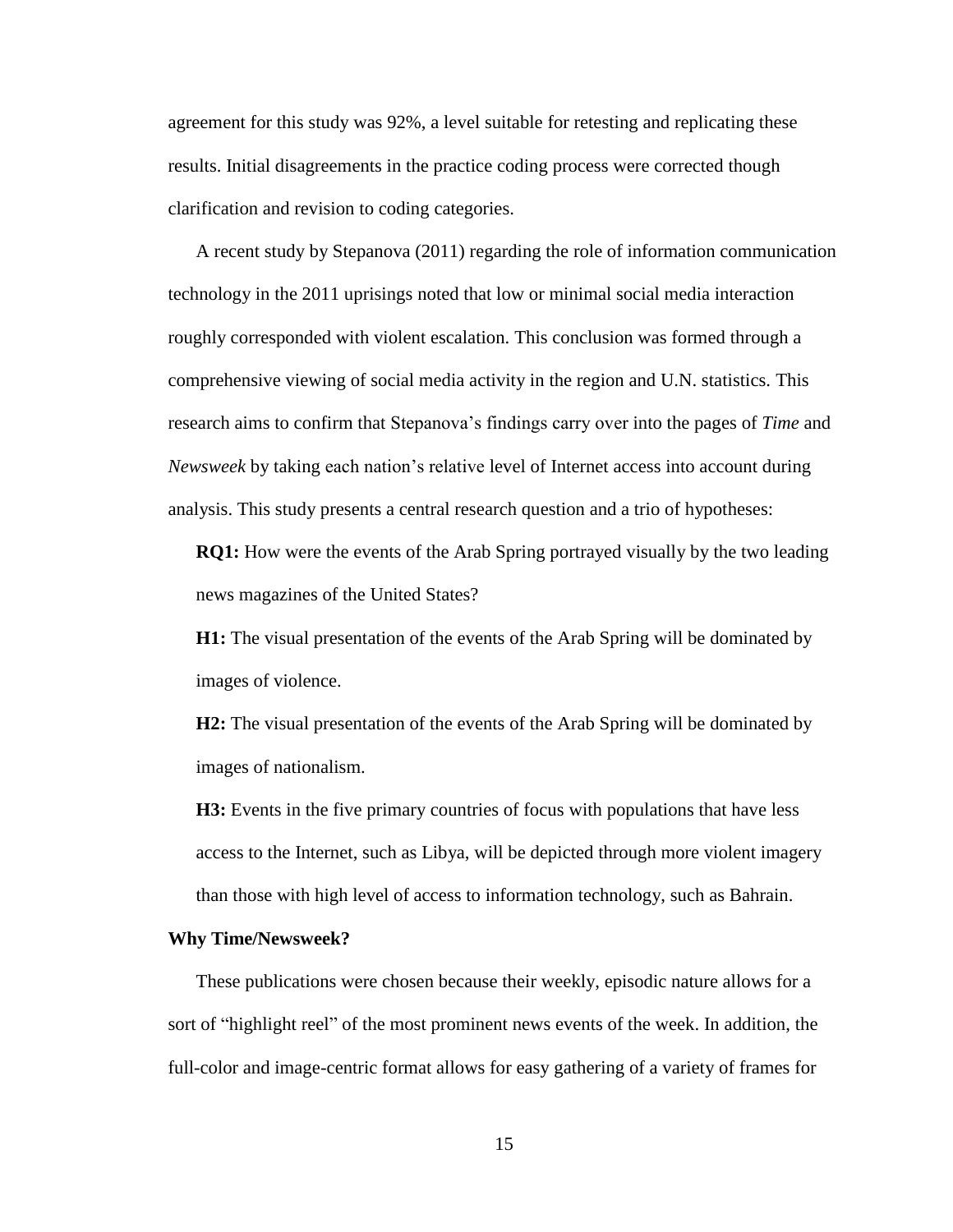selection and recording. Also, *Time* and *Newsweek* seem to possess a high level of popularity in regard to the US population, with respective circulation rates of 3.5 million and 1.6 million subscribers in  $2010<sup>3</sup>$ , as well as a degree of prevalence in similar photographic content analyses (Griffin & Lee,1995).

## **Timeline**

 $\overline{a}$ 

The period of time covered by this research begins December 18, 2010, with the selfimmolation of Mohamed Bouazizi and continues until the dawn of Egypt's first free election on May 24, 2012, offering roughly a year and a half of coverage. This research looks to encompass the photojournalistic coverage of the political strife and turmoil of a wide geographic area over the course of 18 months. This time period includes the transition of leadership in Tunisia, Egypt, and Libya, as well as the continued struggles in Syria, Bahrain, and elsewhere. By casting an extensive net, this research aims to present the Middle East and North Africa not asseveral unrelated nations, but as a singular entity, each component of which serves as part of a larger story of a region in a time of great transition.

## **Image Selection and Units of Analysis**

This research examined 173 photographs published in *Newsweek* and 257 photos published in *Time*, a total of 430 photos. These images are limited to photographs published from December 18, 2010, to May 24, 2012, with a focus on Middle Eastern countries engaged in organized anti-government activity and protest. All photos were selected based on the countries of interest and image content. Following initial selection and grouping by date and county, each photograph was examined, coded and sorted accordingly. These photographs were limited to published photos that are cropped to

<sup>&</sup>lt;sup>3</sup> http://stateofthemedia.org/2011/magazines-essay/data-page-4/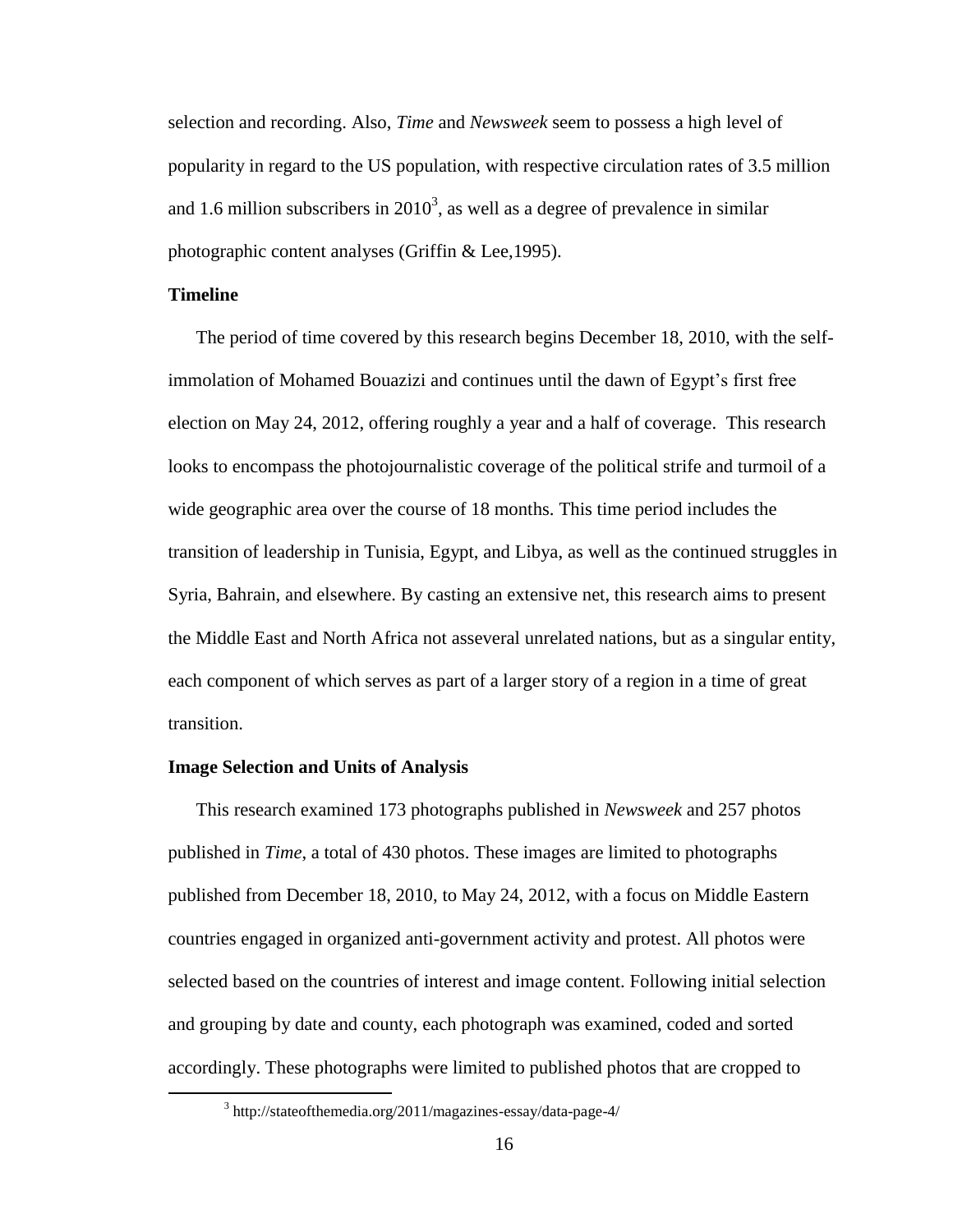traditional photo dimensions (i.e. square or rectangular). Cutouts, photo illustrations, and other graphics were not included in this research due to the separate purpose of the aforementioned visuals, which are more apt to inform rather than illustrate.

## **Image Categorization**

Individual photographs from the pages of *Time* and *Newsweek* were divided into 11 categories based on the dominant elements in each photo. Two coders – the author and a professional reporter – viewed and categorized 430 images according to the 15 variables presented in Appendix A. The dominant visual element in each photograph was determined by the coders' own interpretation formed through a review of previous visual coverage of large-scale protest events outside the United States and guided by prior research that includes Dimitrova and Rodriguez's (2011) four-tiered method of analysis. Categories for this study were inspired by prior research by Griffin and Lee (1995), whose research accounted for arsenal, media involvement, and political leaders on both sides. The coding system accounts for 15 variables, the first four of which will focus on the presentation of the image. Each photograph was assigned an identification number and categorized by date, publication. The remaining 11 variables focus on a selection of attributes for each image, five of which were coded as "yes" or "no," while the latter five (protest, violence, arsenal, and authority) were coded on varying degrees of correspondence.

#### **Findings**

#### **Research Question 1**

The initial research question aimed to assess the portrayal of the events of the Arab Spring through an analysis of photography published in *Time* and *Newsweek*. Results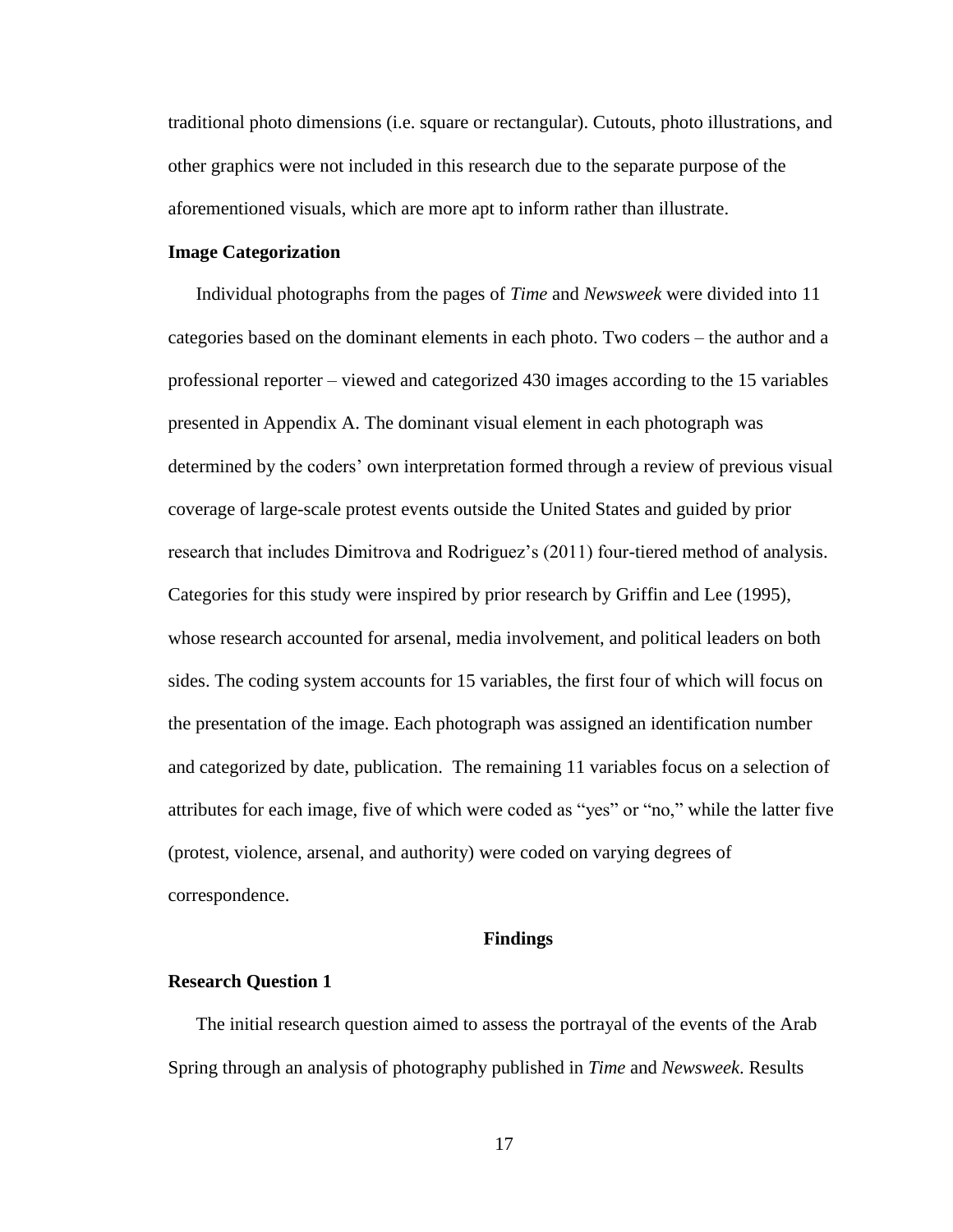indicate that the timeline of the Arab Spring was presented by two American newsmagazines as a movement of peaceful protest with strong nationalistic undertones. Variety was abundant in this study, with a wide selection of striking imagery related to each category and very few low-frequency categories with results of less than 10%. Table 1 displays an overview of the results of this study grouped by category.

| Table 1                  |               |  |  |  |
|--------------------------|---------------|--|--|--|
| Category Frequency       |               |  |  |  |
| <b>Coded for</b>         | % of coverage |  |  |  |
| Protest                  | 32.1          |  |  |  |
| Nationalism              | 18.4          |  |  |  |
| Arsenal                  | 16.5          |  |  |  |
| <b>Political Leaders</b> | 16.3          |  |  |  |
| Vandalism                | 14            |  |  |  |
| Daily Life               | 12.6          |  |  |  |
| Violence                 | 11.4          |  |  |  |
| Popular Opposition       | 11.4          |  |  |  |
| Authority                | 8.1           |  |  |  |
| Media                    | 6.6           |  |  |  |
| Old Wealth               | 2.8           |  |  |  |

*Note.* This table displays the frequency of the eleven coding categories.

# **Hypothesis 1**

The initial hypothesis predicted that the events of the Arab Spring would be presented by Western photojournalists as a movement characterized by acts of violence, with an emphasis on bloody conflict and the casualties associated with the revolutions. Results show that the initial hypothesis was incorrect, as most of the photographs selected for this study depicted the Arab Spring as a movement of peaceful protest. While some degree of violence did manifest in 11.4% of the photographs analyzed, most of the protests were depicted in a nonviolent fashion, especially when no form of authority or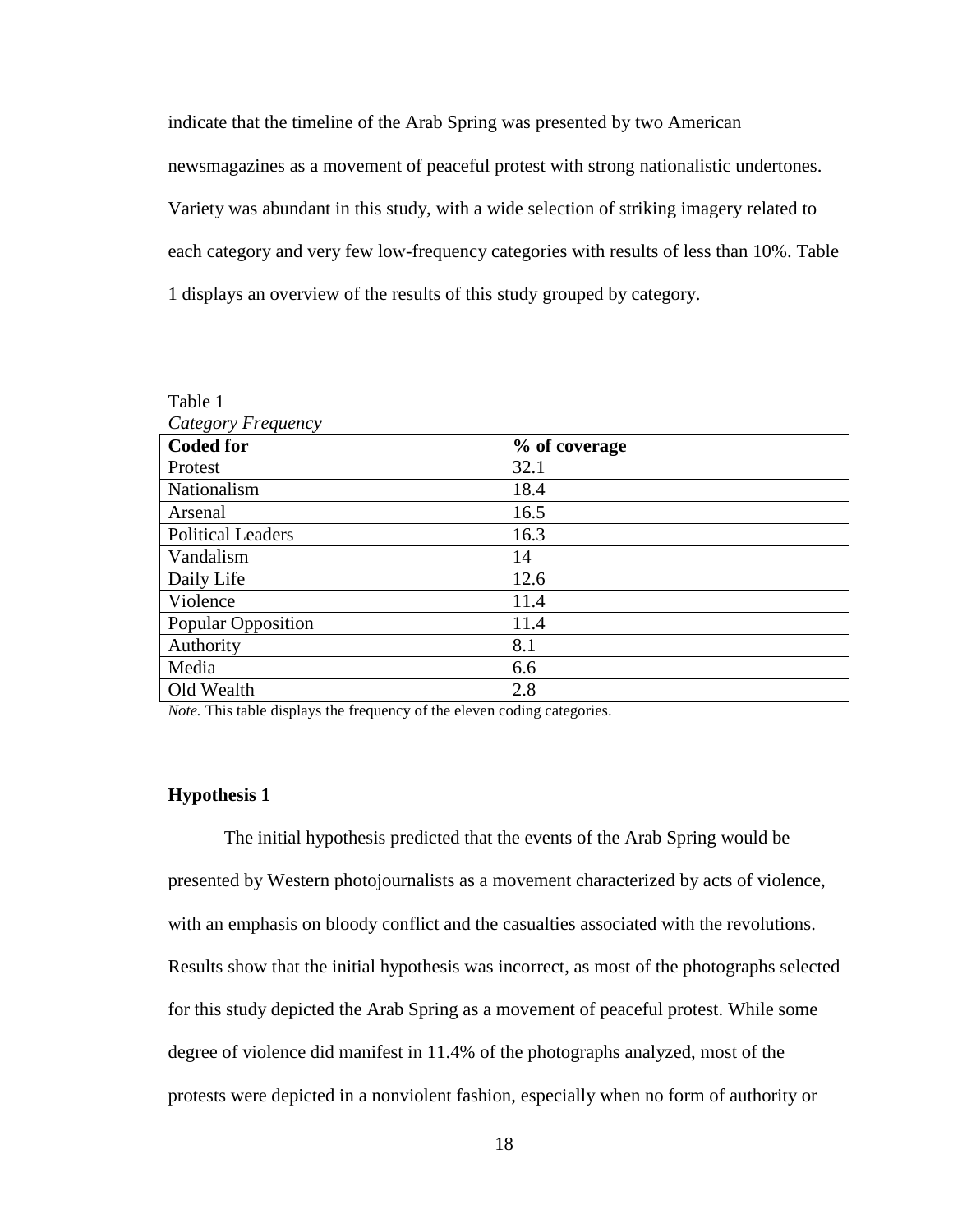weaponry was present in an image. Additional findings show that it was not outright violence, but rather a greater focus on destruction of property and an emphasis on deadly weaponry that defined the darker side of the Arab Spring.

## **Hypothesis 2**

The second hypothesis proved correct in that "dominance," in this case refers to ranking in the general coding process, with nationalism was the second-most coded category of this study. Symbols of nationalism in this study took many forms, from the throngs of protesters waving each country's respective flag to the lavender robes worn by many activists to represent the symbolic lotus blossom of ancient Egypt. The element of nationalism manifest in nearly one-fifth of the photographs in this study and was observed at a higher frequency than violence, destruction, or the political heads of the troubled nations.

#### **Hypothesis 3**

The third hypothesis regarding Internet access was found to be largely inconclusive due to the relatively low frequency of images from Tunisia and Bahrain compared to the other three primary countries of interest. While ranking among the highest in terms of violent imagery and Internet access, Bahrain also produced among the lowest in terms of images of any of the five primary countries, with a scant 14 published photographs. While relevant to this study as a whole, it is not recommended that these 14 images be used to generalize any one aspect of the Bahraini revolutionary movement. Other than Bahrain and Tunisia, the scale of violence depicted was found to be roughly in accordance with Internet access rates per population, with high-access countries driven by peaceful protest such as Egypt and Tunisia showing the least amount of violence in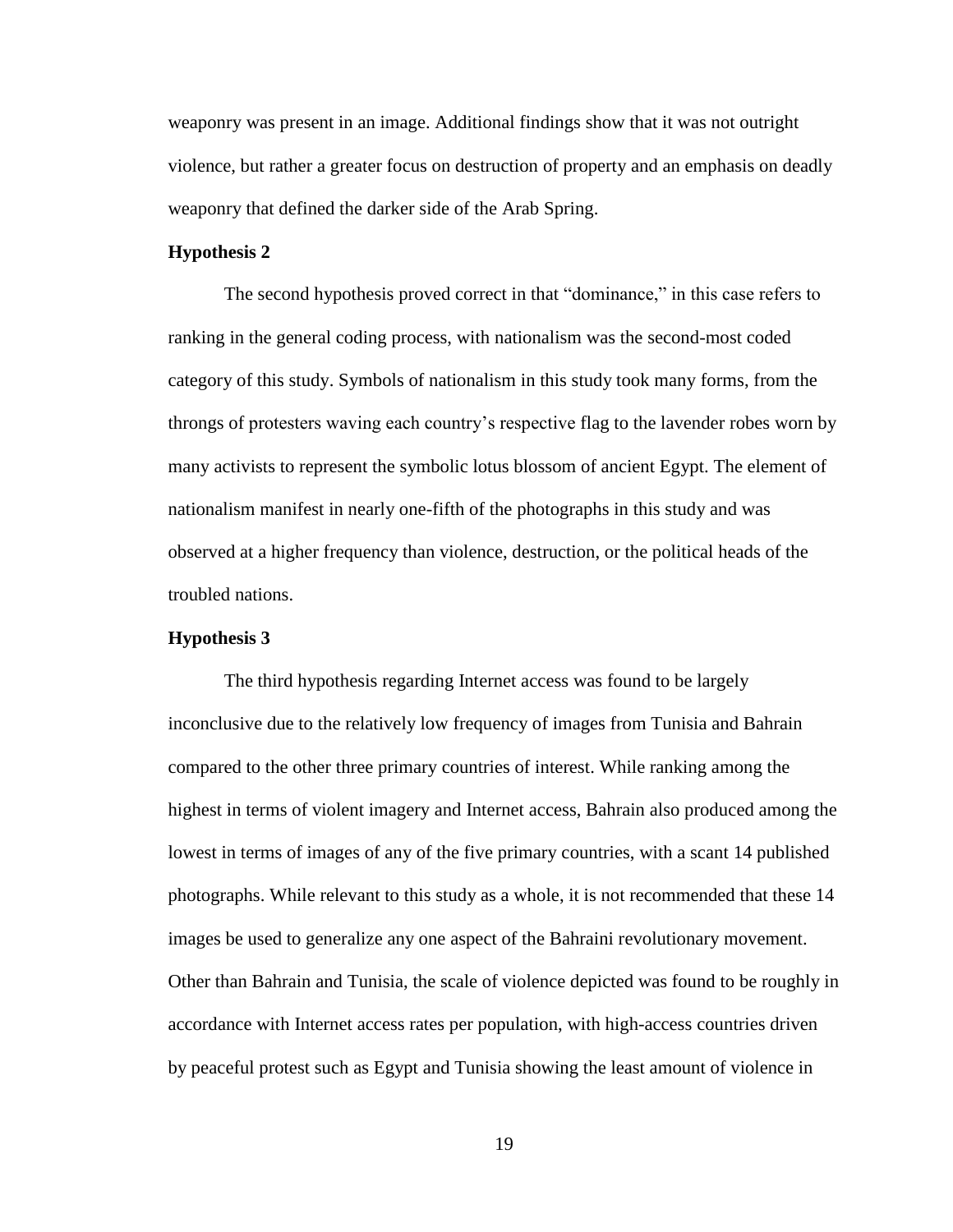photos and low-access countries embroiled in heavy combat such as Syria and Libya showing the most violent imagery. This finding holds a degree of importance because it offers a glimpse of the potential organizing power of social media and the impact it may have had on lessening the escalation of violence in these events. Further research regarding the two outlying countries is recommended, as this hypothesis cannot truly be verified for Bahrain and Tunisia without more photos to analyze to become on par with the other three primary countries of analysis that were in accordance with predictions.

| <b>Primary Countries</b> | <b>Total images</b> | % of images coded for<br>violence | % population with<br><b>Internet access</b> |
|--------------------------|---------------------|-----------------------------------|---------------------------------------------|
| <b>Bahrain</b>           | 14                  |                                   | 57.1                                        |
| Syria                    | 67                  | 19                                | 19.8                                        |
| Libya                    | 122                 |                                   | 5.9                                         |
| Tunisia                  | 23                  |                                   | 36.3                                        |
| Egypt                    | 128                 |                                   | 24.6                                        |

Table 2 *Internet Access Rates and Violence*

*Note*. This table displays Internet access rates<sup>4</sup> and percentage of images coded for violence per country.<sup>3</sup>

#### **Discussion**

#### **Dominant Coverage**

 $\overline{a}$ 

Photo size varied throughout the study, though most of the images occupied less than one-sixth of a page. This was likely a conscious concession made by publishers to conserve space and maximize information in an ever-dwindling news hole. More space was afforded to larger photos of protest action in Egypt, as well as destruction and old wealth in the form of seized palaces in Libya. Photographs of guns, tanks and assorted

<sup>4</sup> Internet World Stats, "Internet World Stats: Usage and Population Statistics," (2011) <http://www.Internetworldstats.com>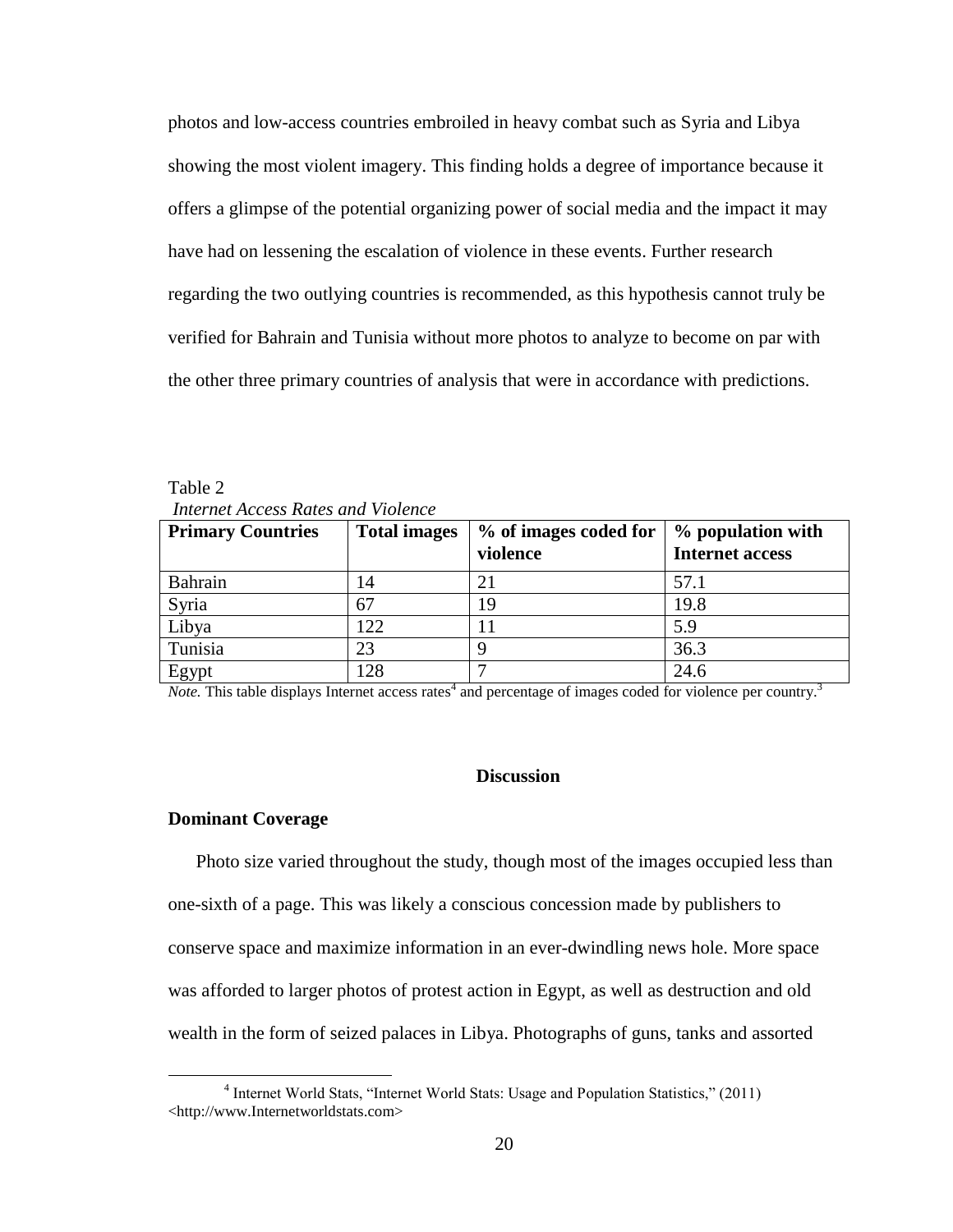arsenal were also heavily featured in larger photos, with 36% of all the two-page spreads featured in this study coded for the presence of some form of weaponry.

As shown in Table 3, most of the data for this study was produced during February of 2011, a month that saw the rise of mass Egyptian protests and the Libyan Civil War. This pair of events drew the eyes of the media to the already-embroiled region that was still reeling from the swift ousting of Ben Ali in Tunisia during the December 2010 uprisings. Images produced during the subsequent months began to track the reformation of governments and the reconstruction of civilian life in the region, with a shift from protest coverage to an emphasis on the political strife caused by previous leaders and a focus on the destruction caused by military clashes with citizens-turned-insurgents.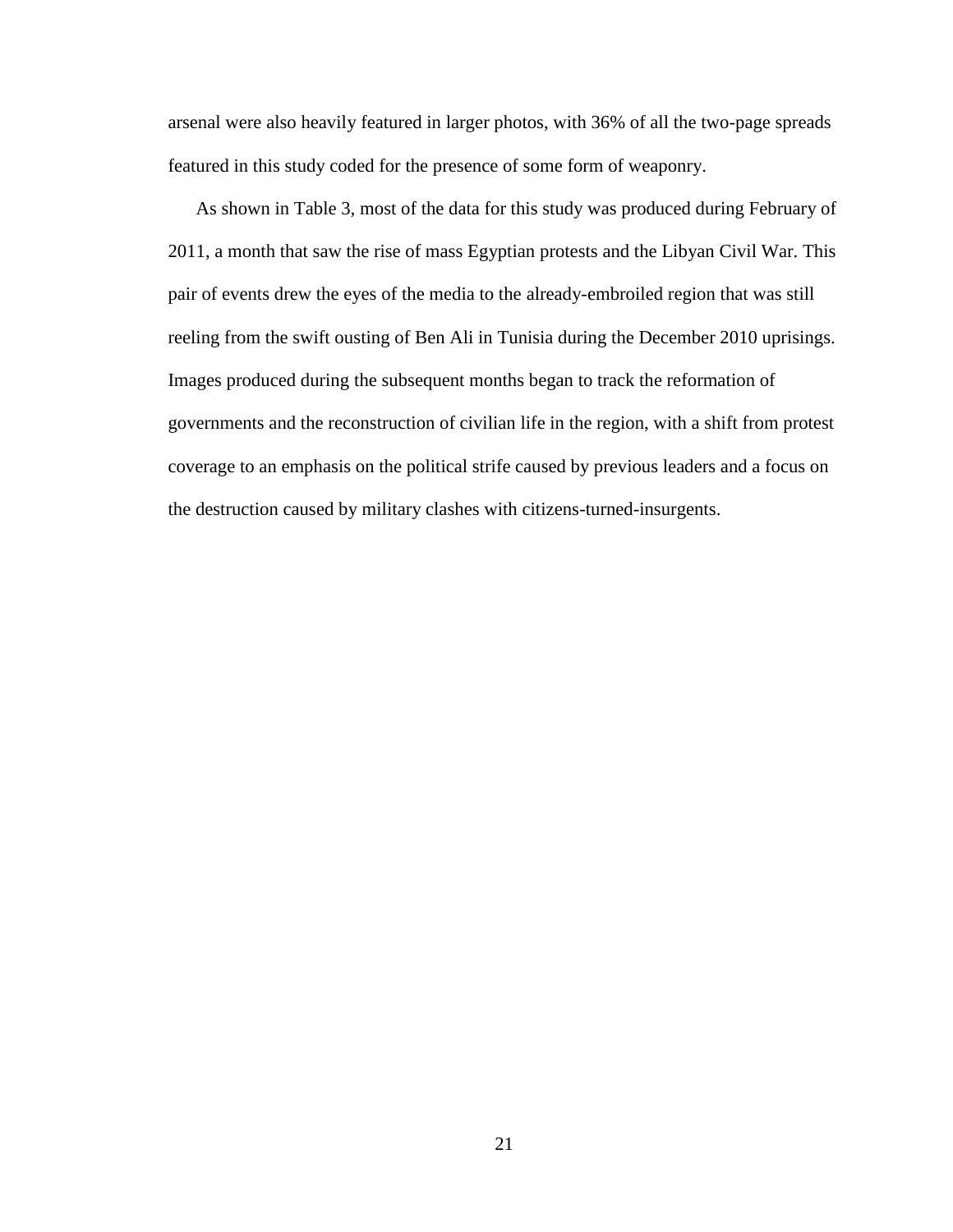# Table 3 *Frequency Timeline*



*Note.* This graph traces of the frequency of revolution-based coverage in the Arab Spring timeline.

## **Dominant Countries**

As shown in Table 4, Egypt, Libya, and Syria dominated revolution-based regional coverage in this study. Together, Egypt and Libya accounted for nearly 60% of the photographic coverage of the Arab Spring within the pages of *Time* and *Newsweek*. While this research focused on the protest movement in the region as a whole, these two seemingly antipodean movements warrant a degree of individual consideration.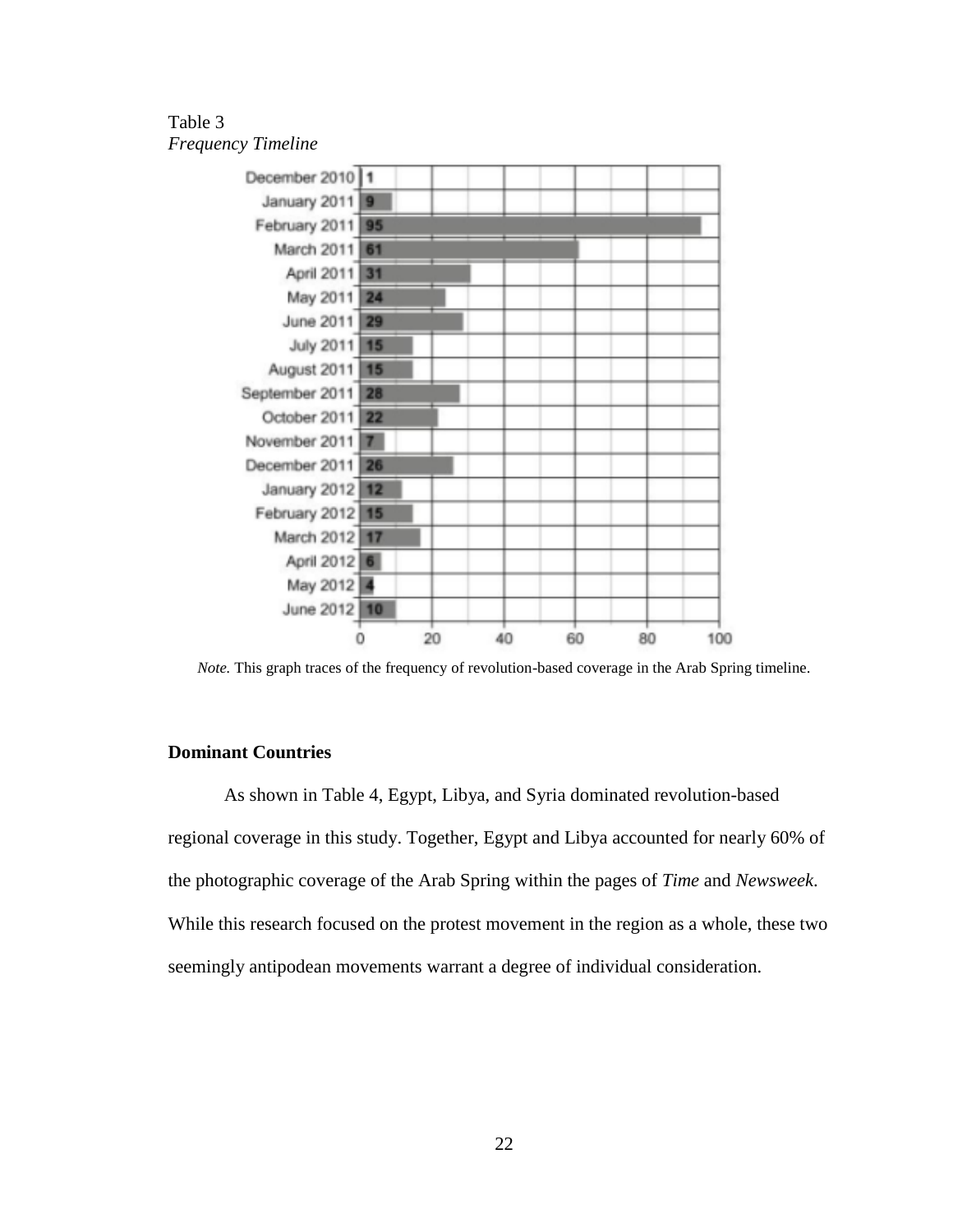Table 4 *Images Per Country*

| 29.8 |
|------|
|      |
|      |
|      |
|      |
|      |
| 28.4 |
|      |
|      |
|      |
|      |
|      |
| 15.6 |
|      |
|      |
|      |
|      |

*Note*. This frequency table displays data based on the individual countries of focus in Arab Spring coverage.

## **Egypt**

Photographs of Egypt presented mostly depictions of peaceful protest, oppositional thought leaders whose views ran counter to the ruling regime, and nationalism in the form of numerous distinctly colored symbols of Egyptian liberation. Protest coverage accounted for 38% of all photos in this study, with one-third of these photos taken in Egypt. Photographs coded for popular opposition in Egypt emphasized prominent activists, artists, and members of the Muslim Brotherhood. These ranks include blogger Mona Eltahawy, an activist who suffered a pair of broken arms during the initial revolutions in Cairo and Rawda Ahmed, an Egyptian lawyer and one of the region's lead advocates of the free flow of information. The element of popular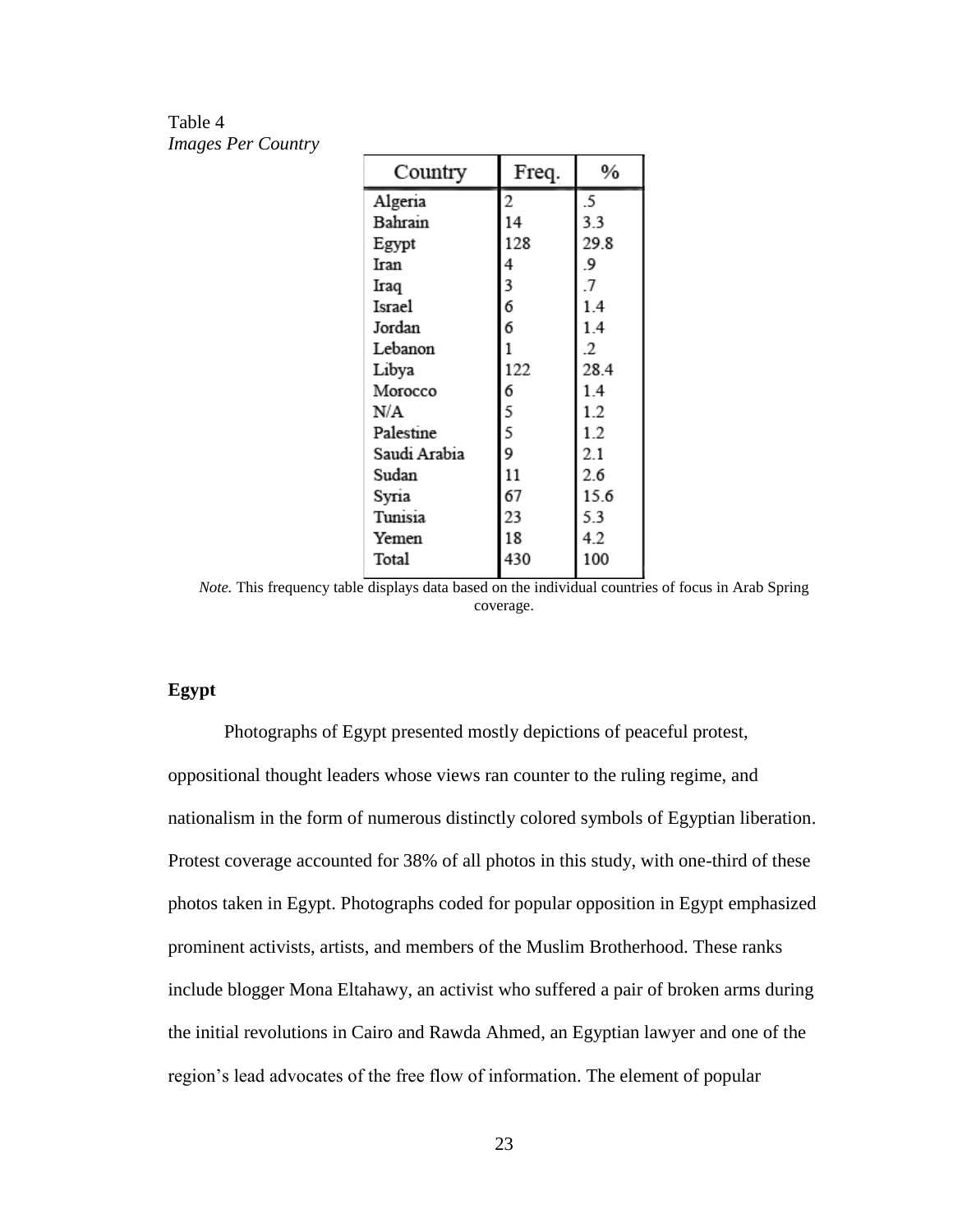opposition was present in 22% of all published photos of the Egyptian revolution. Arsenal and nationalism were both coded in 16% of all photos. However, the former was more emphasized than the latter in photos, with arsenal often manifesting as a small element of larger picture and nationalism often coded as the primary element of a photo.

## **Libya**

Photographic coverage of Libya was heavily saturated with arsenal, destruction, and images of then-leader Muammar Gaddafi. The Libyan war machine was given considerable focus, and alongside it came widespread destruction and vandalism, which accounted for 27% of revolution coverage. Many published photos depict a nation in flames at the hands of tanks seized by rebels. This country revealed a greater focus on arsenal and the tools of war in 28% of published photography. This could possibly be attributed to the nature of Libya's revolution, which proved to be equal parts military coup and protest movement that was further complicated by the country's hotly contested oil reserves, many of which rebels set ablaze in defiance of Gaddafi's reign. One-fifth of all Libya-related photos contained Gaddafi's likeness, including several grisly photos captured in the moments just after his death in October of 2011. Libya is also noteworthy for its relatively low Internet access rate and much lower photographic emphasis on oppositional leaders in comparison with its neighbor to the west.

### **Other Countries**

An analysis of images associated with the birthplace of the revolution in Tunisia yielded just 23 photos, most of which were published in the early days of the revolution. Photographic coverage of the ongoing conflict in Syria revealed an emphasis on protest action, nationalism, and violence that painted a picture similar to the one predicted by H1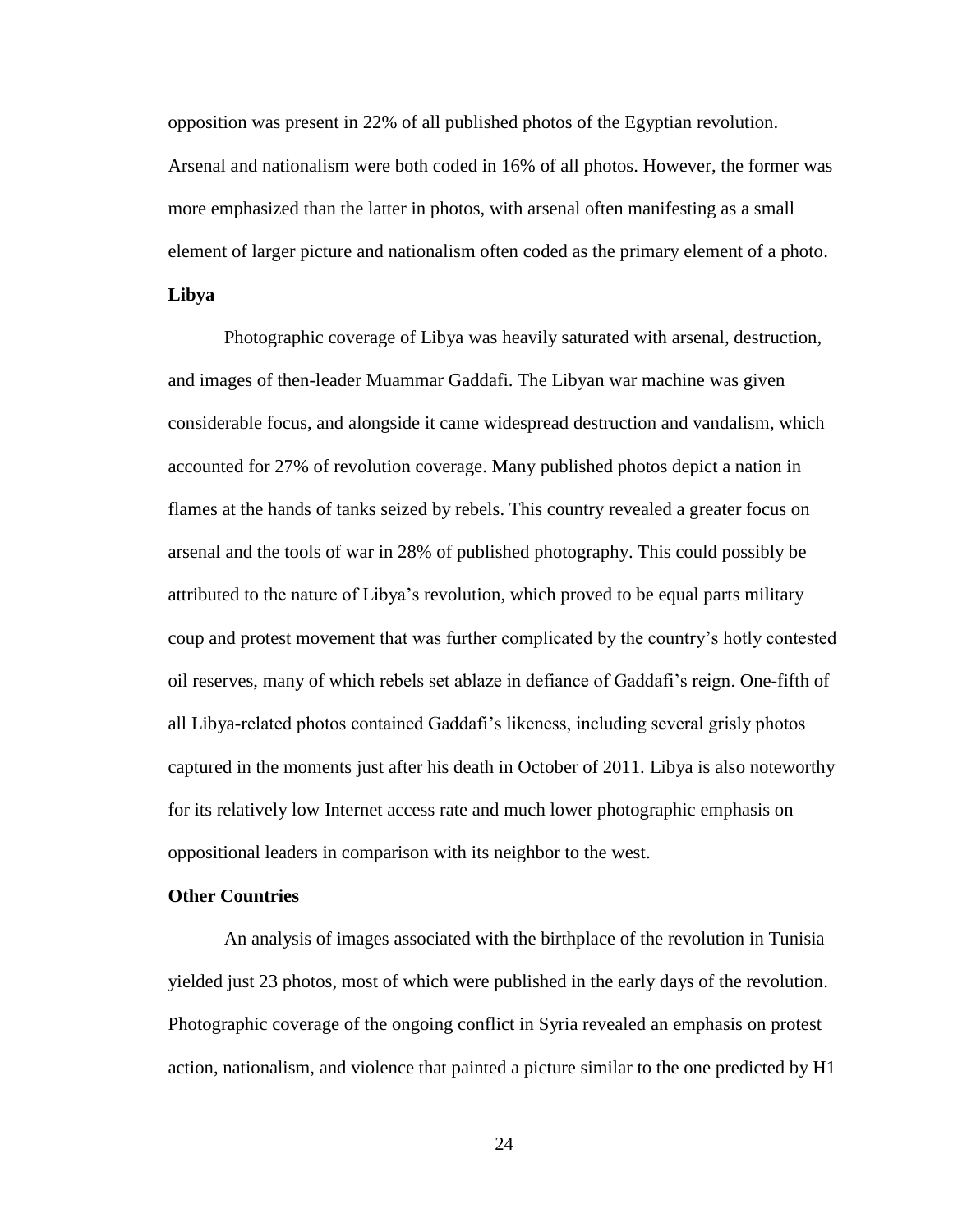and H2. Many photos from Jordan focused on King Abdullah II, the charismatic leader who used his media savvy to avoid many of the protests that had shaken other countries in the region. The remaining countries did not produce enough data to warrant individual consideration in this study and were meant to assist in gauging the actions of the region as a whole.

## **Dominant Categories**

While visual coverage of the revolutions proved to be a diverse offering, photos of protest action proved to be the most prominent element of this study, followed by nationalism, arsenal and political leaders.

## **Protest Coverage**

Of the 430 photos studied, 31.2% were coded as images depicting protest action. Of those 133 protest-related photos, three-quarters depicted peaceful protest. General protest coverage was the most prominent category of this study for the five primary countries with the exception of Libya, where a majority of images contained a noted presence of arsenal or some form of weaponry. Egypt offered the most protest photos through extensive coverage of the protests in the historic Liberation Square and subsequent government retaliation, which accounted for 48 of the overall 430 photos related to protest. Inter-coder agreement for this category was 89%.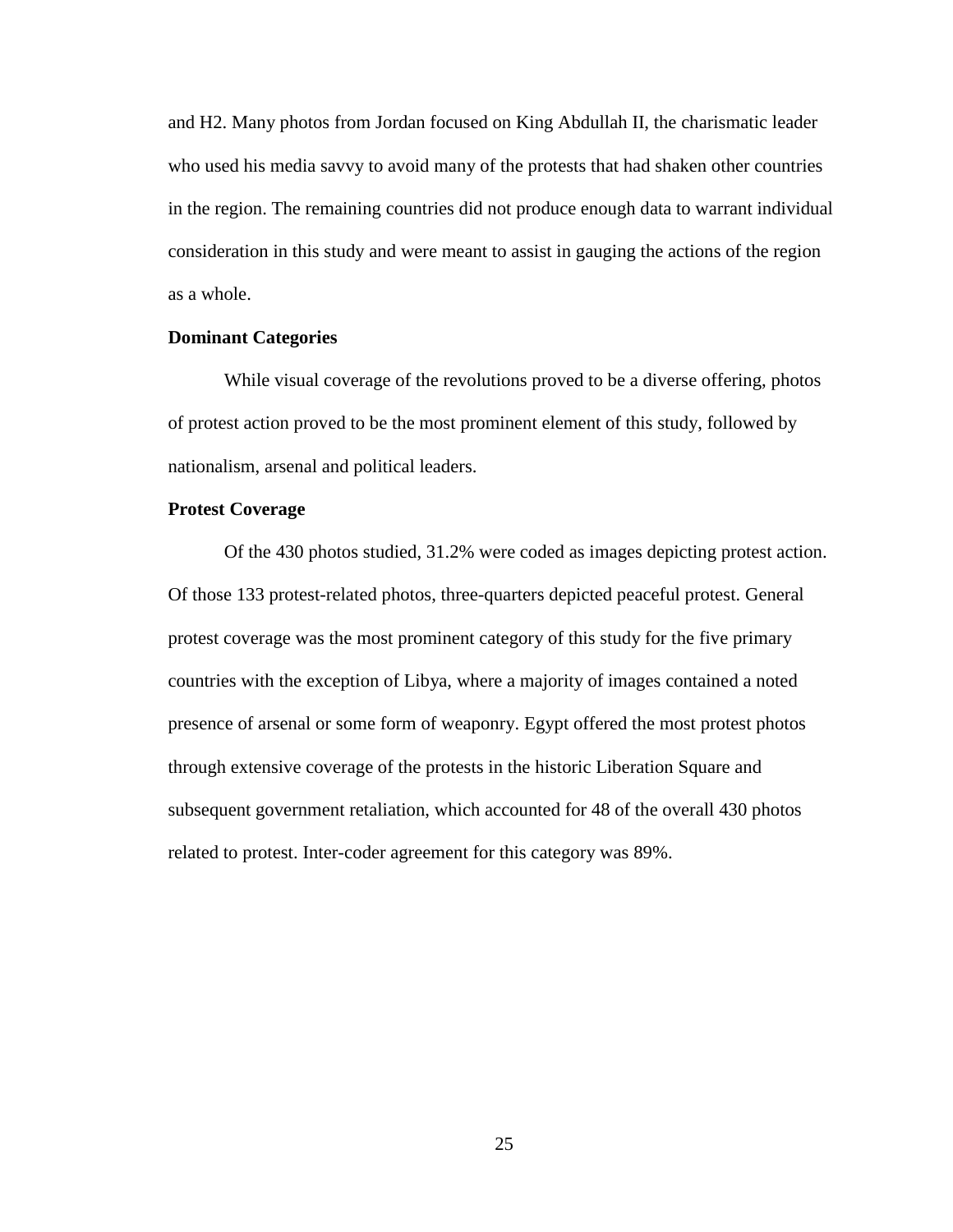



*Note.* This pie graph traces the degree of intensity of photographic protest coverage in the Arab Spring timeline.

## **Nationalism**

Eighteen percent of the photographic coverage in this study included some form of nationalism, a recurring theme in almost any revolutionary action. Separate from symbols depicting political or military leaders, this category's purpose was to trace the flag-waving and patriotic pandering that tends to accompany most historic revolutionary acts. Its prominence in this study has been noted, with the percentage of photos coded for nationalism second only to peaceful protest. Fourteen percent of all photos in this study were coded for both nationalism and protest, while less than 2% of photos were coded for both violence and nationalism. Inter-coder agreement for this category was 90%.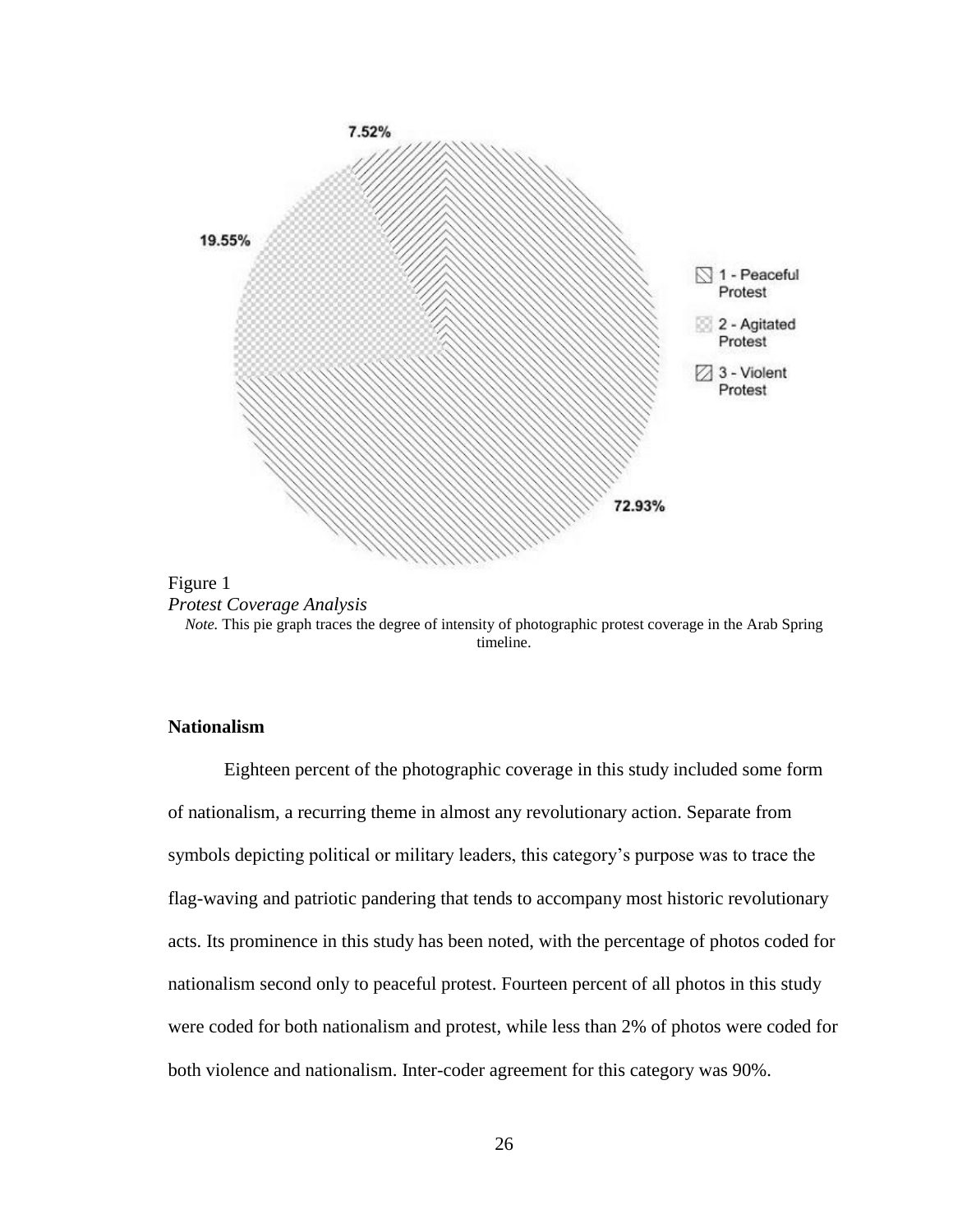## **Arsenal**

Some degree of arsenal was present in 16.5% of all photos included in this study. This element was the present but not the focus of 3.7% of all photos in this study, prominently focused in 6.3% of all photos, and the primary focus of 6.5% of all photos. Arsenal was most prevalent in coverage of Libyan rebel forces and ruling regime alike, with 28% of the selected photos including some form of weaponry. Inter-coder agreement for this category was 90%.

## **Political Leaders**

Photographs depicting political leaders, either in person or in the form of one of the many monolithic banners that decorate the countries of interest, accounted for 16.3% of selected imagery. Particular emphasis in this category was placed on Gaddafi, whose infamous likeness was splashed on covers and profiled extensively through in-depth coverage of the region. During the timeline of the Arab Spring, Gaddafi seemed to embody the troubles associated with the region, from his extravagant palace estate to the wide disparity of wealth between Libya's elite petroleum magnates and the lower class. Inter-coder agreement for this category was 92%.

#### **Vandalism/Destruction**

Destruction manifested itself in many ways throughout the Arab Spring, from small-scale vandalism in the form of graffiti and Molotov cocktails to widespread devastation courtesy of advanced military weaponry and calculated guerrilla strikes from former citizens clad in improvised gasmasks. Inter-coder agreement for this category was 91%.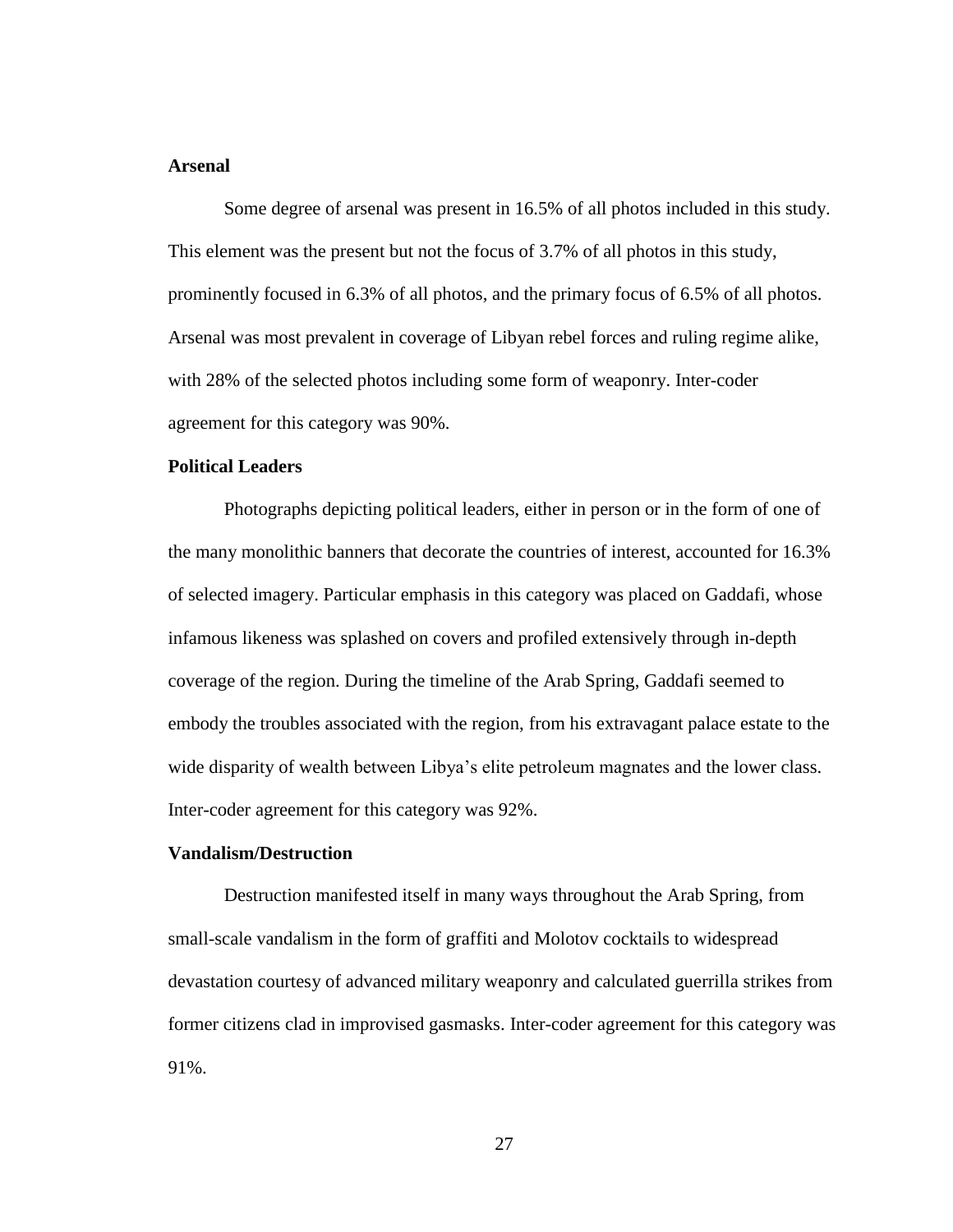## **Violence**

Violent imagery appeared less than expected, with 88.6% of published photos related to revolutionary action in the Middle East decidedly nonviolent in nature. Intercoder agreement for the category of violence was 93%. Bloodless violence accounted for 2.8% of all coverage, while intense violence manifested in 5% of all photos analyzed. The final subsection, which focused on published images of death, showed substantial emphasis in 3.7% of all selected imagery.

#### **Other Categories**

Popular opposition was featured in 11.4% of the photos analyzed and took many forms, including members of Egypt's Muslim Brotherhood, popular musicians, filmmakers, artists, and poets associated with the revolution. Nearly one-third of Tunisia's selected imagery focused on this element, mainly in the form of supporters of Bouazizi with a offered to the faces of the revolution. Old wealth was featured almost exclusively in Libya, where the disparity in income created by Muammar Gaddafi festered to an angry boil as citizens seized dictator's extravagant palace.

The first subsection of the media category focused on published photos that depicted journalists, several of which gained notoriety as casualties of revolution. The latter subsection of this category focused on citizen media, whose unconventional means of guerrilla reporting gained infamy and came to define the Arab Spring. Both forms of media received equal visual coverage from the publications under analysis, accounting for 14 photos apiece and 6.6% of the total photos of this study.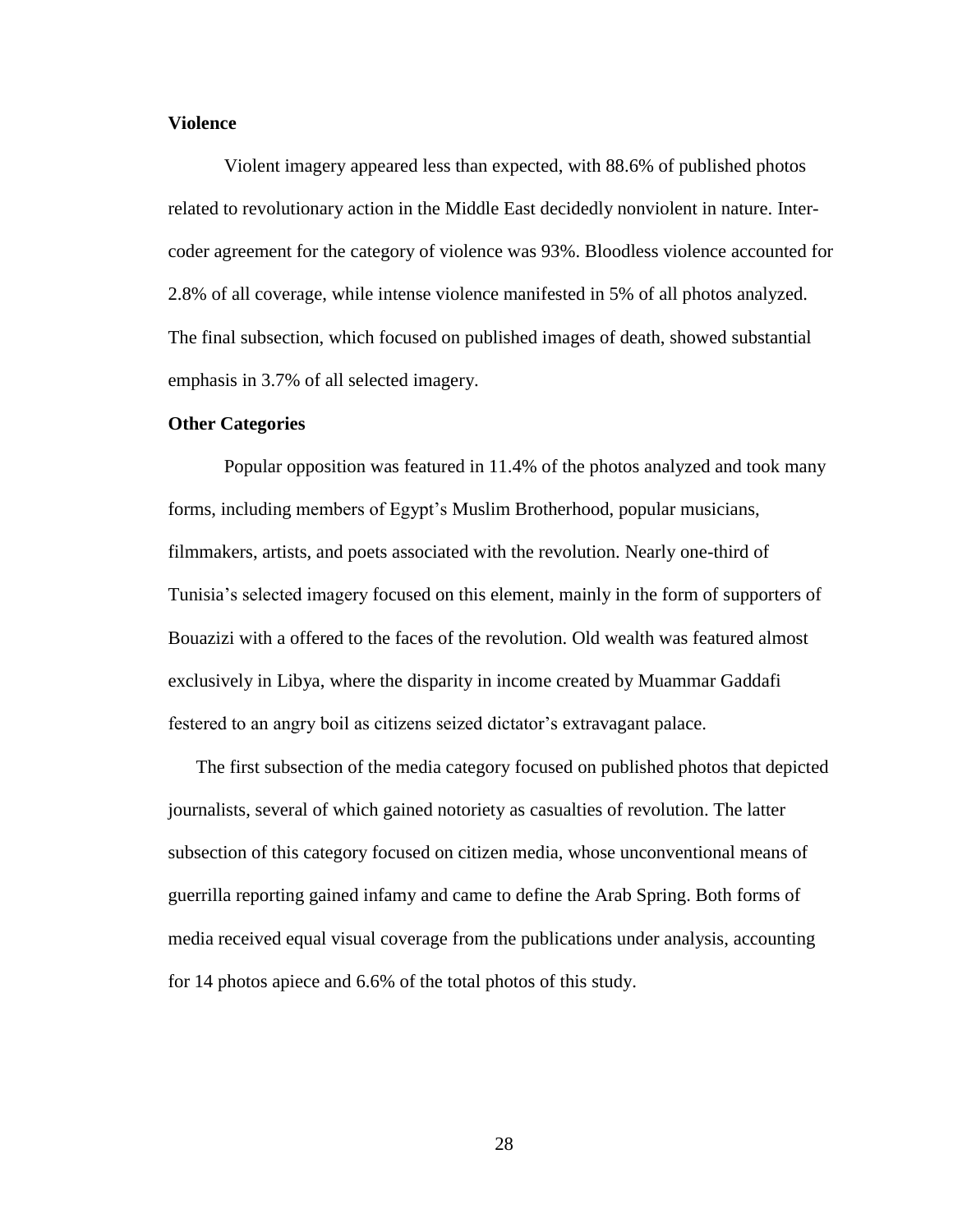#### **Conclusion**

The results of this research provide a degree of insight regarding the people, places and ideas behind the Arab Spring as viewed through the lens of Western photojournalists. Protest coverage.

An overview of photos from the entire region showed that the events of the Arab Spring were visually depicted by Western newsmagazines as a movement of peaceful protest with strong elements of nationalism.

The most striking difference among countries presented itself in comparison of Libyan and Egyptian coverage. While the latter was presented as a mostly peaceful act of liberation driven by protest action, the former was depicted as a bloody war with widespread destruction from advanced weaponry.

The lack of emphasis on violence in this study may be attributed to several factors, including a true lack of violent activity within the Arab Spring movement, a reluctance of photographers to shoot such perilous events, or perhaps it could be perceived as an expression of Western journalists' views that the movement and underlying causes are more important to the world at large than the associated casualties.

#### **Suggestions for Further Research**

The timely nature of this research presents several potential discrepancies that maybe rectified through future research. First, incorporating a modicum of Internet coverage is essential to further understanding of the nature of the Arab Spring. In addition, prior media-based content analysis research drew data from many publications which now distribute through an online-only format, such as U.S. News and World Report. Given the presence of Time online and Newsweek's recent switch to an online-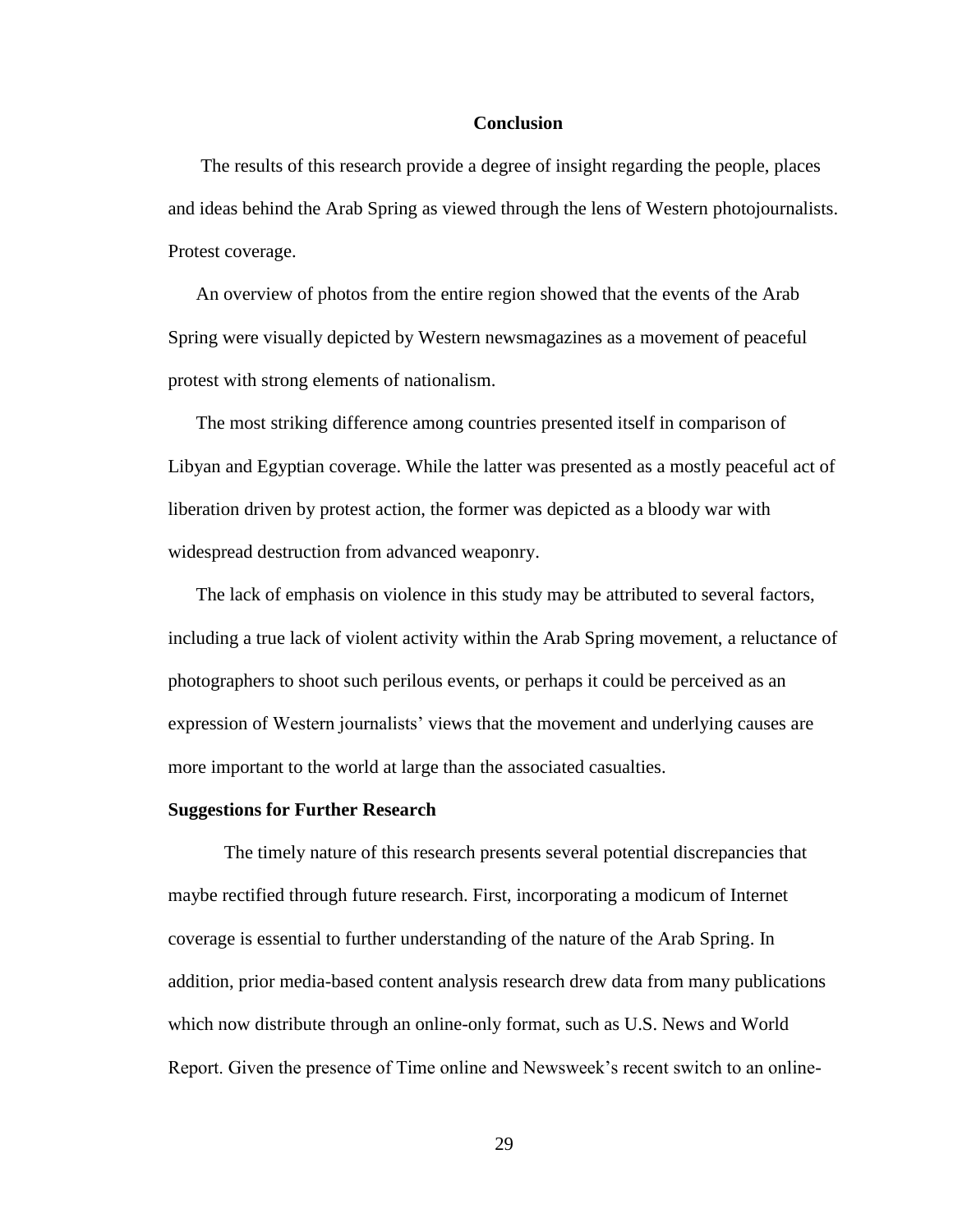only format, additional research that accounts for the presence of the Internet could provide a much-needed corollary to this study.

Next, this research covers what is regarded as the fledgling days of the revolutionary movement that continues today. The 523 days of photographic coverage under analysis in this study represent but a sliver of the Arab Spring timeline. Further research that chronicles this ongoing conflict beyond this study's cutoff date of summer of 2012 is recommended, including added emphasis on the aftermath of the bloody coup that ended Gaddafi's reign and other political renovations in the region. While new governments have been established in several nations, plenty of ongoing struggles accompany this new leadership, such as those currently experienced in Egypt under the recently instated rule of Mohamed Morsi and his Muslim Brotherhood constituents that has many citizens crying for a revolutionary encore. Therefore, additional research of this region focusing on times of repair and transition is suggested.

Finally, this research was limited in that photos were the sole unit of analysis. Additional research that incorporates text coverage is essential to a better understanding of the Arab Spring and a more firm grasp on the framing and agenda setting-based implications associated with this study.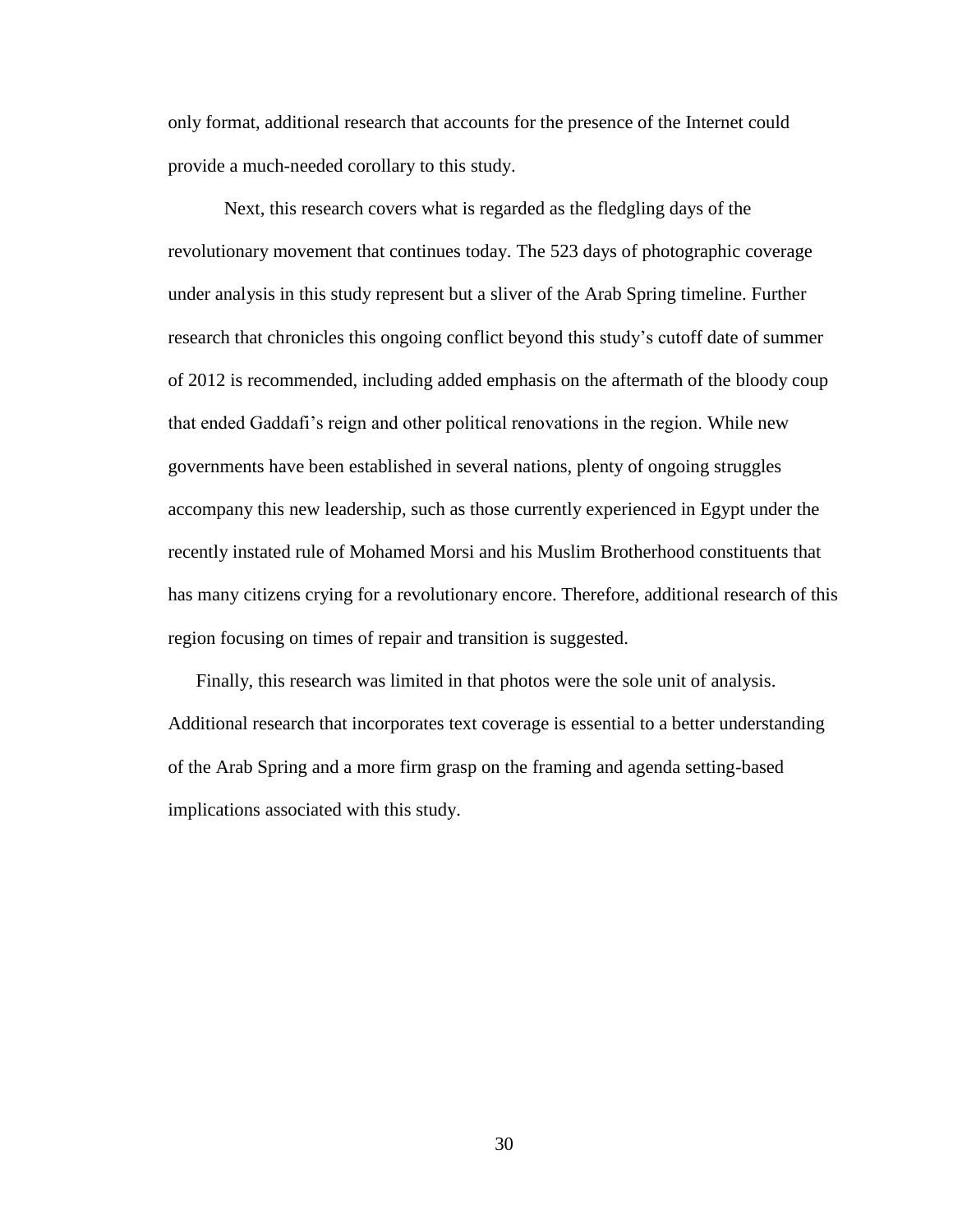#### **References**

- Arpan, L. M., & Tuzunkan, F. (2011). Photographic depiction of normative deviance and informational utility as predictors of protest news exposure, related perceptions, and story comprehension. *Mass Communication and Society*, *14 (2)*, 178- 95. Communication and Mass Media Complete.
- Bell, P. (2001). Content analysis of visual images. In T. Leeuwen & C. Jewitt (Eds.), Handbook of visual analysis. Thousand Oaks, CA: Sage Publications.
- Carragee, K.M., & Roefs, W. (2004). The neglect of power in recent framing research. *Journal of Communication,* June 2004, 214-233.
- Coleman, R. (2006). The effects of visuals on ethical reasoning: what's a photograph worth to journalists making ethical decisions? *Journalism and Mass Communication Quarterly, 83(4)*, 835-850.
- Dimitrova, D., & Rodriguez, L. (2011). The levels of visual framing. *Journal of Visual Literacy, 30(1)*, 48-65.
- Domke D., Perlmutter D., & Spratt M. (2002). The primes of our times? An examination of the power of visual images. *Journalism, 3(2)*, 131-159.
- Entman*,* R.M. *(*1991*).* Framing U.S. coverage of international news: Contrasts in narratives of the KAL and Iran Air incidents. *Journal of Communication*, *41*, 6- 27.
- Entman, R. M. (1993). Framing: Towards clarification of a fractured paradigm. *Journal of Communication*, *43 (4)*, 51-58.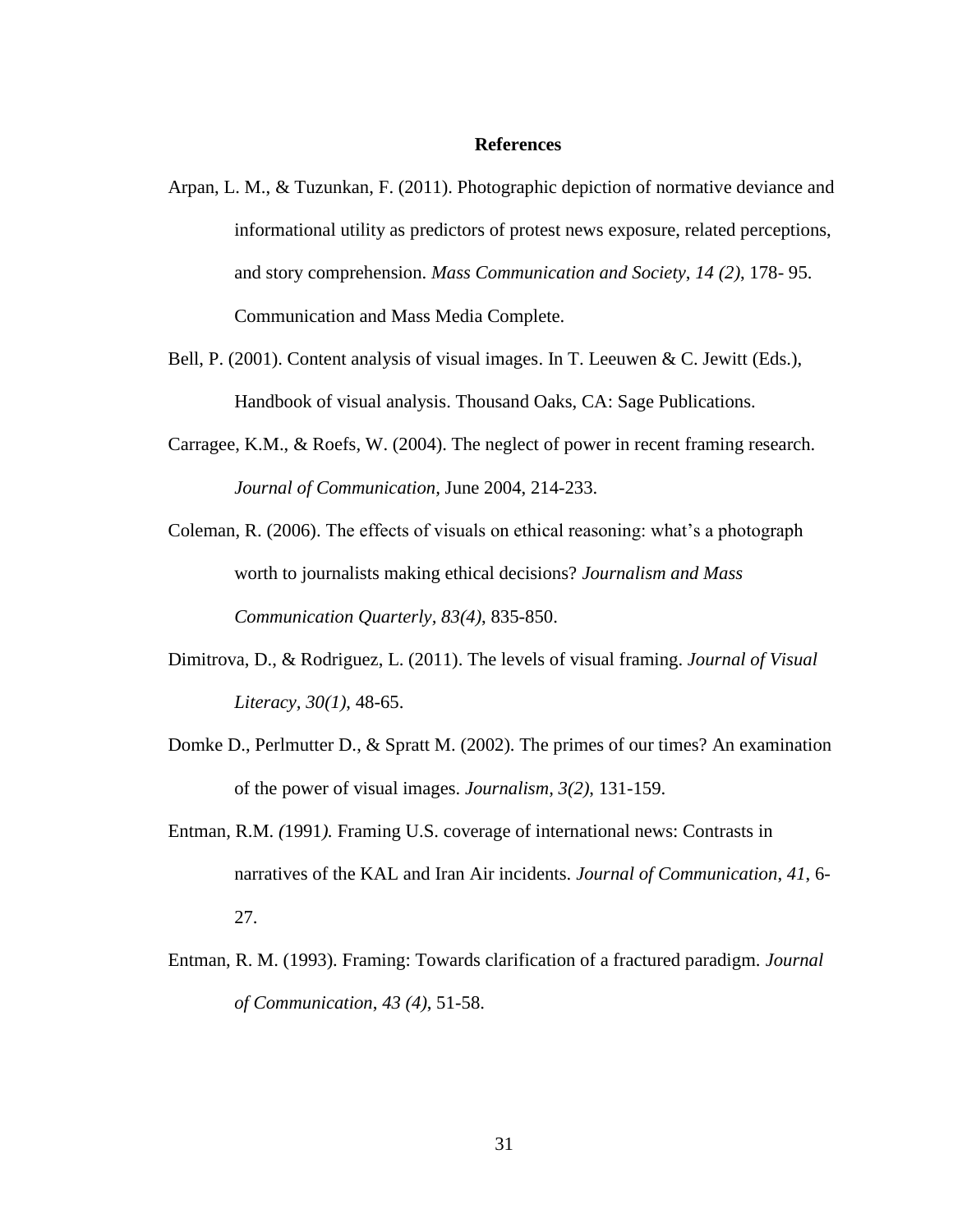- Fahmy S. (2005). Photojournalists' and photo-editors' attitudes and perceptions: The visual coverage of 9/11 and the Afghan War. *Visual Communication Quarterly, 12 (3-4)*, 146-163.
- Fahmy S. (2007). They took it down: Exploring determinants of visual reporting in the toppling of the Saddam Hussein statue in national and international newspapers. *Mass Communication and Society, 10(2)*, 143-170.
- Fahmy S. (2010). Contrasting visual frames of our times: a framing analysis of Englishand Arabic-language press coverage of war and terrorism. *International Communication Gazette, 72(8)*, 695-717.
- Fahmy S., & Kim D. (2008). Picturing the Iraq War: Constructing the image of war in British and US press. *International Communication Gazette, 70(6)*, 443-462.
- Fahmy S., & Wanta W. (2007). What photojournalists think others think? The perceived impact of news photographs on public opinion formation. *Visual Communication Quarterly, 14(1)*, 16-31.
- Fahmy S., Cho S., Wanta W., & Song, Y. (2006). Visual agenda setting after 9/11: Individual emotion, recall and concern about terrorism. *Visual Communication Quarterly, 13(4)*, 16-31.
- Gamson*,* W. A., & Modigliani, A. *(*1987*)*. Media discourse and public opinion on nuclear power: A constructionist approach. *American Journal of Sociology*, *95*, 1-37.
- Gitlin, T. (1980). The whole world is watching: Mass media in the making and unmaking of the new left. Berkeley, CA: University of California Press.
- Goffman, E. (1974). Frame analysis: An essay on the organization of experience. Cambridge: Harvard University Press.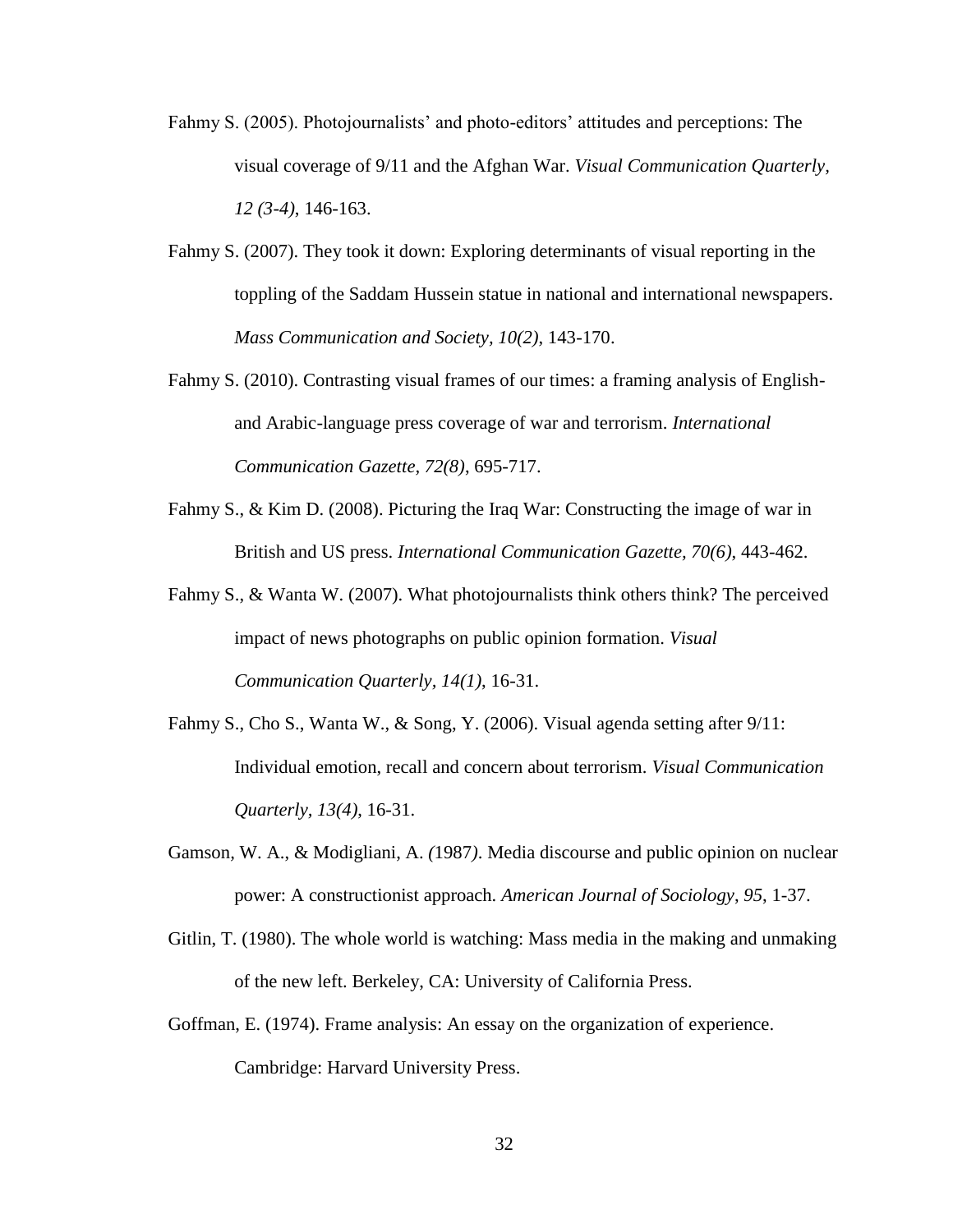- Griffin M., & Lee J. (1995). Picturing the Gulf War: Constructing an image of war in *Time*, *Newsweek*, and *U.S. News and World Report*. *Journalism and Mass Communication Quarterly*, *72(4)*, 813-825.
- Keith, S., Schwalbe, C.B., & Silcock, B.W. (2009) Visualizing cross-media coverage: Picturing war across platforms during the U.S.-led invasion of Iraq. *Atlantic Journal of Communication, 17*, 1-18.
- Kress, G., & van Leeuwen, T. (1996). Reading images: The grammar of visual design. London: Routledge.
- Lucaites, J. L., & Hariman, R. (2003). Public identity and collective memory in U.S. iconic photography: The image of "accidental napalm." *Critical Studies in Media Communication*, *20(1),* 35-66.
- McCombs, M.E., & Shaw, D.L. (1972). The agenda-setting function of mass media. *Public Opinion Quarterly, 36,* 176-187.
- Pan, Z., & Kosicki, G.M. (1993). Framing analysis: An approach to news discourse. *Political Communication, 10*, 55-75.
- Perlmutter D. (1998) Photojournalism and Foreign Policy: Framing Icons of Outrage in International Crisis. Westport, CT: Greenwood.
- Pfau M., Haigh M., Fifrick A., Holl D., Tedesco A., & Cope J. (2006) The effects of print news photographs of the casualties of war. *Journalism and Mass Communication Quarterly, 83(1)*, 150-168.
- Rössler P., Bomhoff J., Haschke J.F., Kersten J., & Müller, R. (2011) Selection and impact of press photography: an empirical study on the basis of photo news factors. *Communications, 36*, 415-439.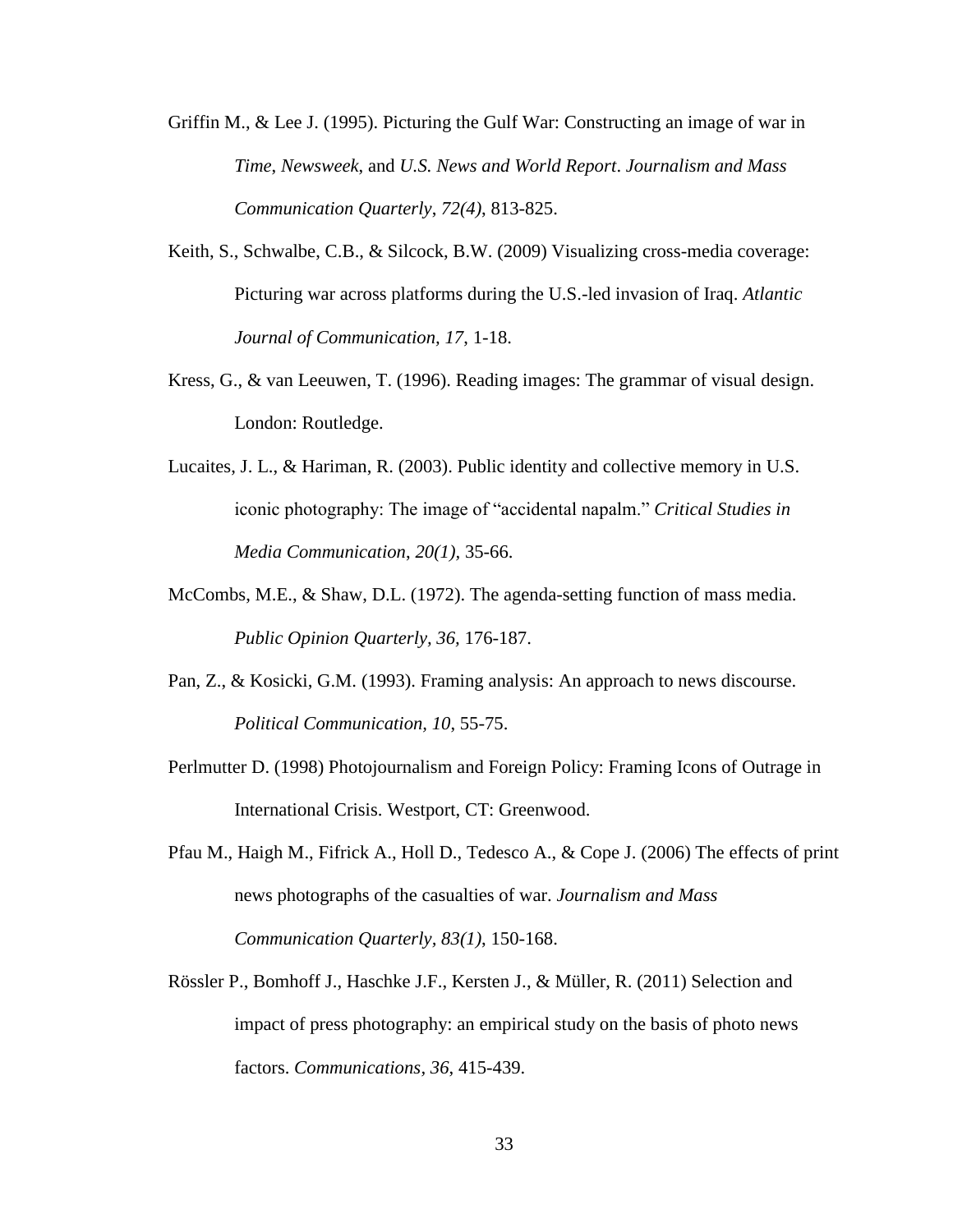- Scheufele, D.A., & Tewksbury, D. M. (2007) Framing, agenda setting, and priming: The evolution of three media effects models. *Journal of Communication, 57*, 9-20.
- Stepanova, E. (2011) The role of information communication technologies in the "Arab Spring": Implications beyond the region. PONARS Eurasia Policy Memo No. 159 May 2011, 1-6.
- Wanta, W. Golan, G., & Lee, C. (2004). Agenda setting and international news: Media influence on public perceptions of foreign nations. *Journalism and Mass Communication Quarterly, 81(2)*, 364-377.
- Weaver, D. (2007). Thoughts on agenda setting, framing, and priming. *Journal of Communication, 57*, 142-147.
- Zillmann D., Gibson, R., & Sargent, S.L., (1999). "Effects of Photographs in Newsmagazine reports on issue perception," *Media Psychology, 1(3)*, 207-228.
- Zucker, H (1978). The variable nature of news media influence. In B. D. Ruben, (ed.,) *Communication Yearbook*, *2,* 225-246. New Brunswick, CT: Transaction Books.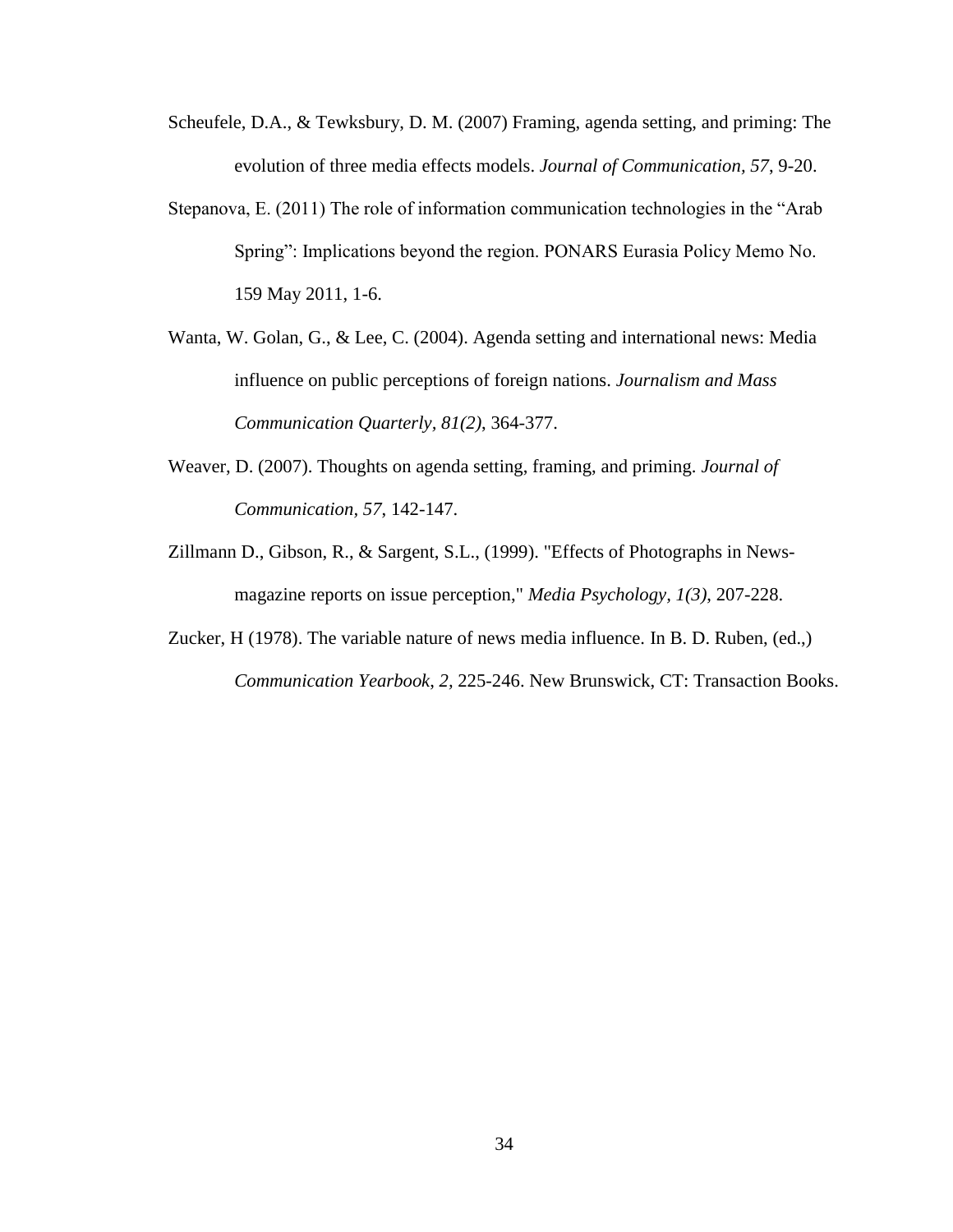## **Appendix A: Visual Coding Categories**

The following categories attempts to demonstrate and support the prior research question and hypotheses regarding the photographic depiction of the events surrounding the Arab Spring.

## *1. Publication*

Photographs will be categorized according to publication.

1) *Time*

2) *Newsweek*

## *2. Date*

This category displays the week that the photograph was published in mm/dd/yyyy format.

## *3. Size*

This variable records the size of published photographs.

This variable records the size of published photographs.

- 0) 1/6 page or less photograph
- 1) ¼ page photograph
- 2) 1/3 page photograph

3)  $\frac{1}{2}$  page photograph (i.e. "major items")

4) Full-page photograph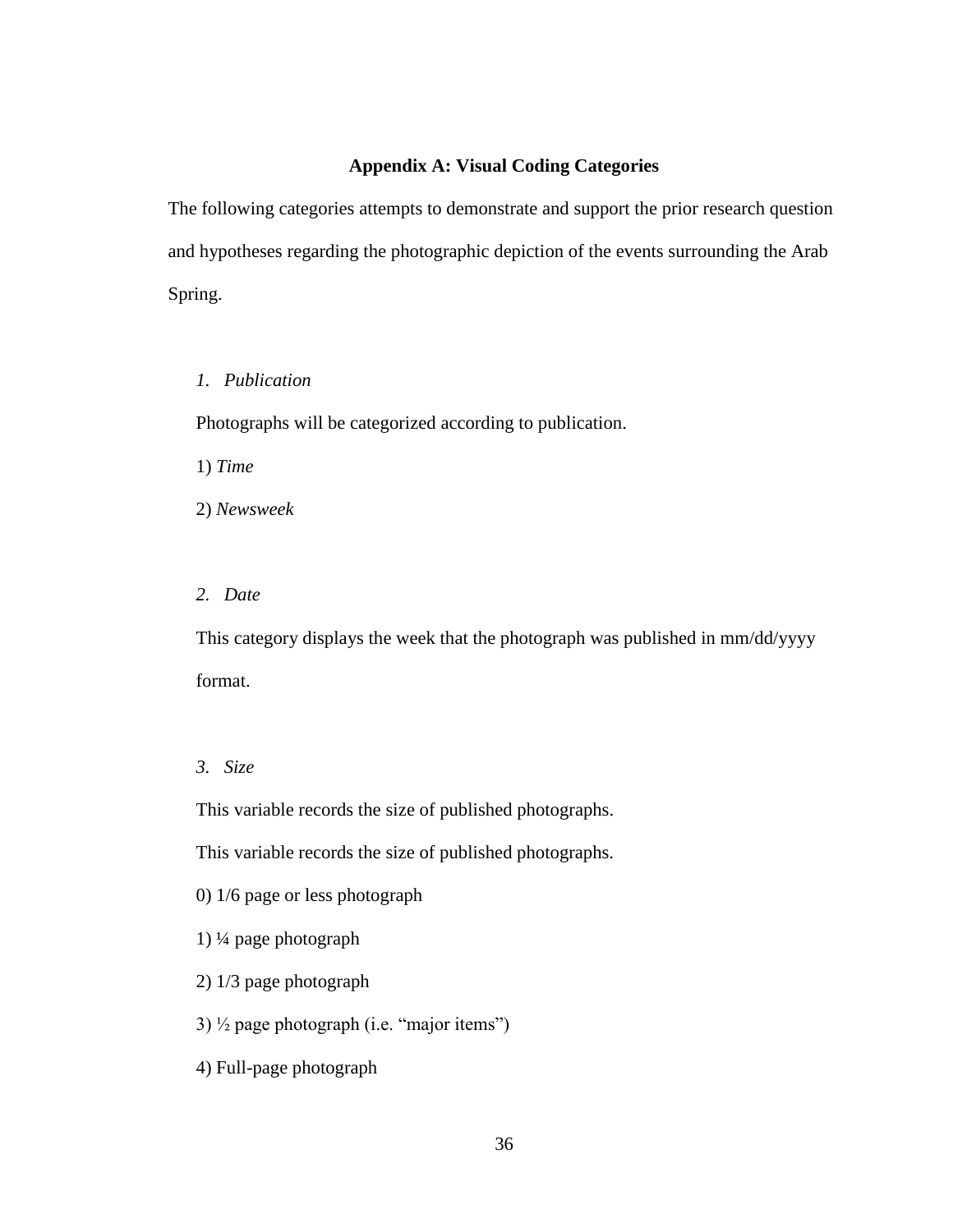5) One and a half-page spread

6) Double-page spread

# *4. Country of origin*

This category records the country where a photo was taken.

- 1) Tunisia 2) Egypt 3) Libya 4) Bahrain 5) Syria 6) Israel 7) Palestine (West Bank + Gaza) 8) Saudi Arabia 9) Iran 10) Jordan 11) Algeria 12) Yemen 13) Sudan
	- 14) Unspecified

## *5. Symbols of Nationalism*

Images in this category include depictions of the flag and other national emblems of the respective country portrayed.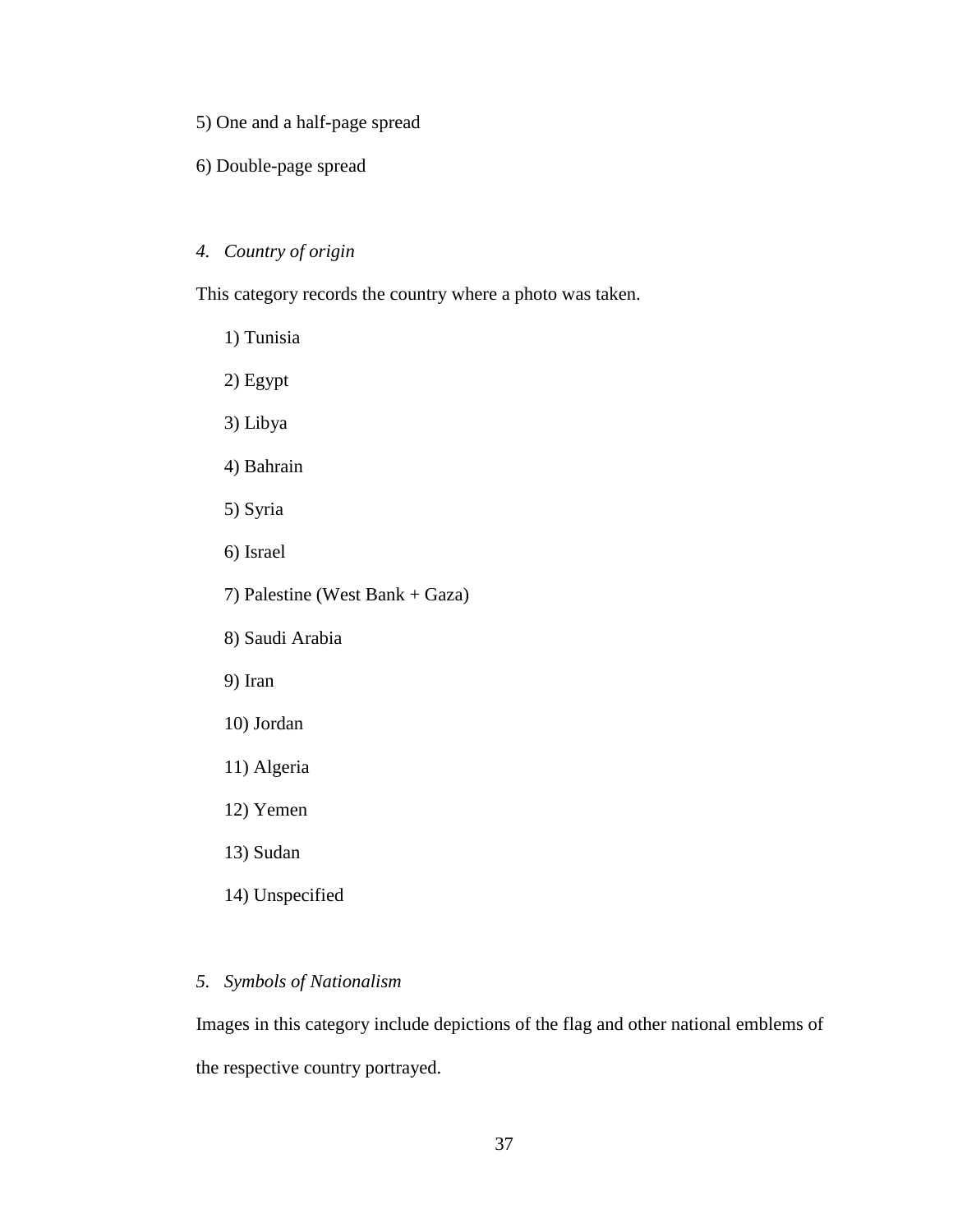0) No noted presence of nationalism in a given image.

1) Some presence of a symbol of nationalism in an image.

2) Notable presence of nationalism in an image (i.e. majority of the frame, main focus of photo).

## *6. Violence*

This category includes images that depict the degree of violence and injuries sustained on both sides of the conflict. Special notice will be given to photographs in this category that depict death.

0) No noted violence in an image

1) Image depicts bloodless violence

2) Image containing notable sustained injuries and "bloody violence"

3) Image depicts recently deceased individuals.

#### *7. Protest*

Images in this category depict defiance through force and chronicle the repeated clashes between protesters and government officials. This variable attempts to form a distinction between photographs involving violent protest that contain elements from the previous variable and depictions of nonviolent protest with no apparent violent action occurring within the frame.

0) No noted presence of protest in a given image.

- 1) Peaceful protest.
- 2) Agitated protest.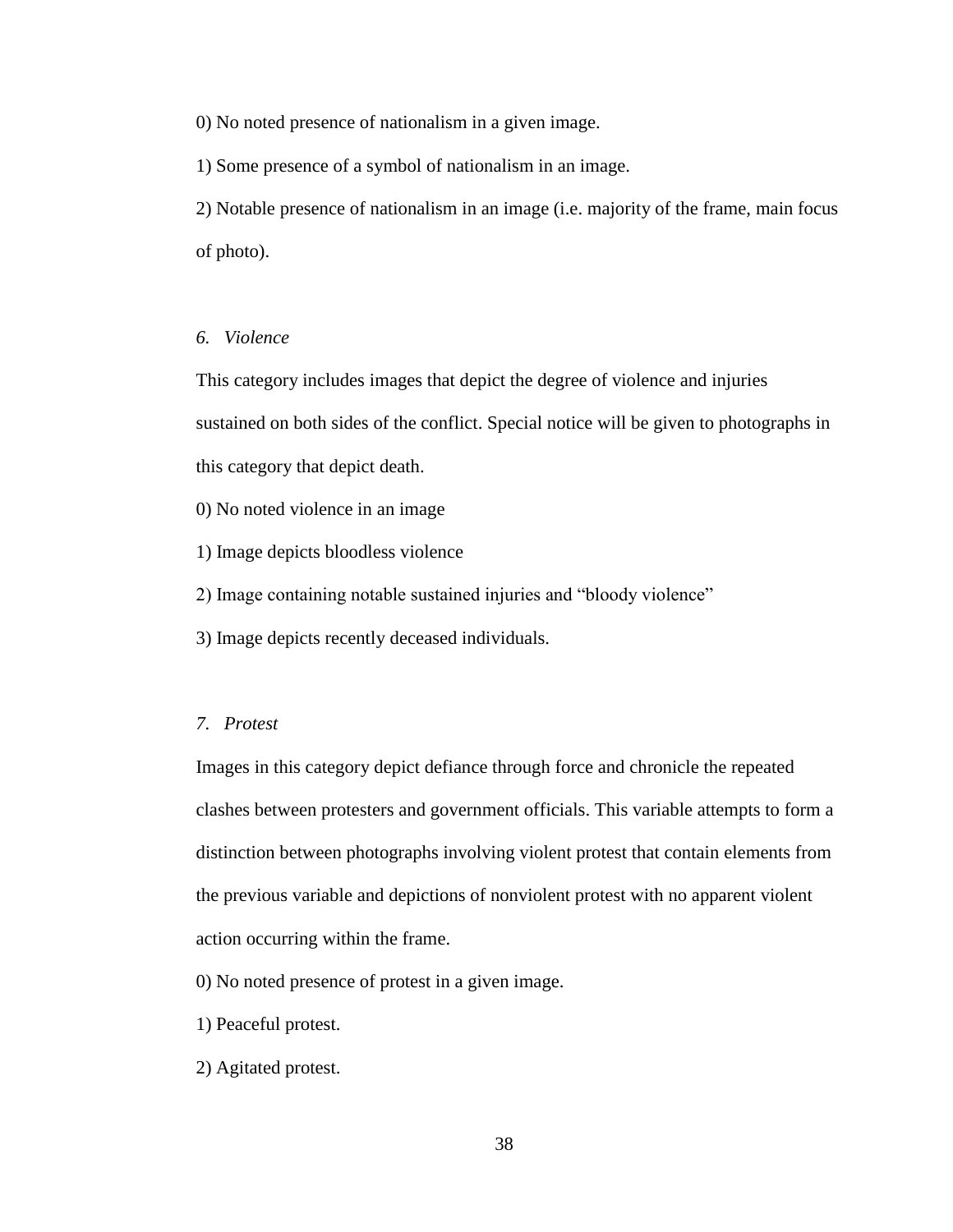## 3) Violent protest.

#### *8. Symbols of Authority*

This category includes all images related to the current regime in power in a given nation. Images in this category focus on some manner of authoritarian figure such as a local police officer or member of the armed forces.

0) No noted presence of authority in a given image.

1) Minimal presence of authority in an image.

2) Some presence of authority in an image.

3) Notable presence of authority in an image (i.e. majority of the frame, main focus of photo).

#### 9. *Political Leaders*

Images in this category differ from symbols of authority in that these photographs are limited to the depictions of political figures during the ongoing conflict.

0) No noted presence of political leaders in a given image.

1) Some presence of political leaders in an image.

2) Political leaders are the primary focus of the photo (i.e. 50% or more of the frame).

## *10. Popular Opposition*

Photographs in this category focus on popular faces and advocates of protesters' rights, many of whom possess celebrity status in their respective culture. This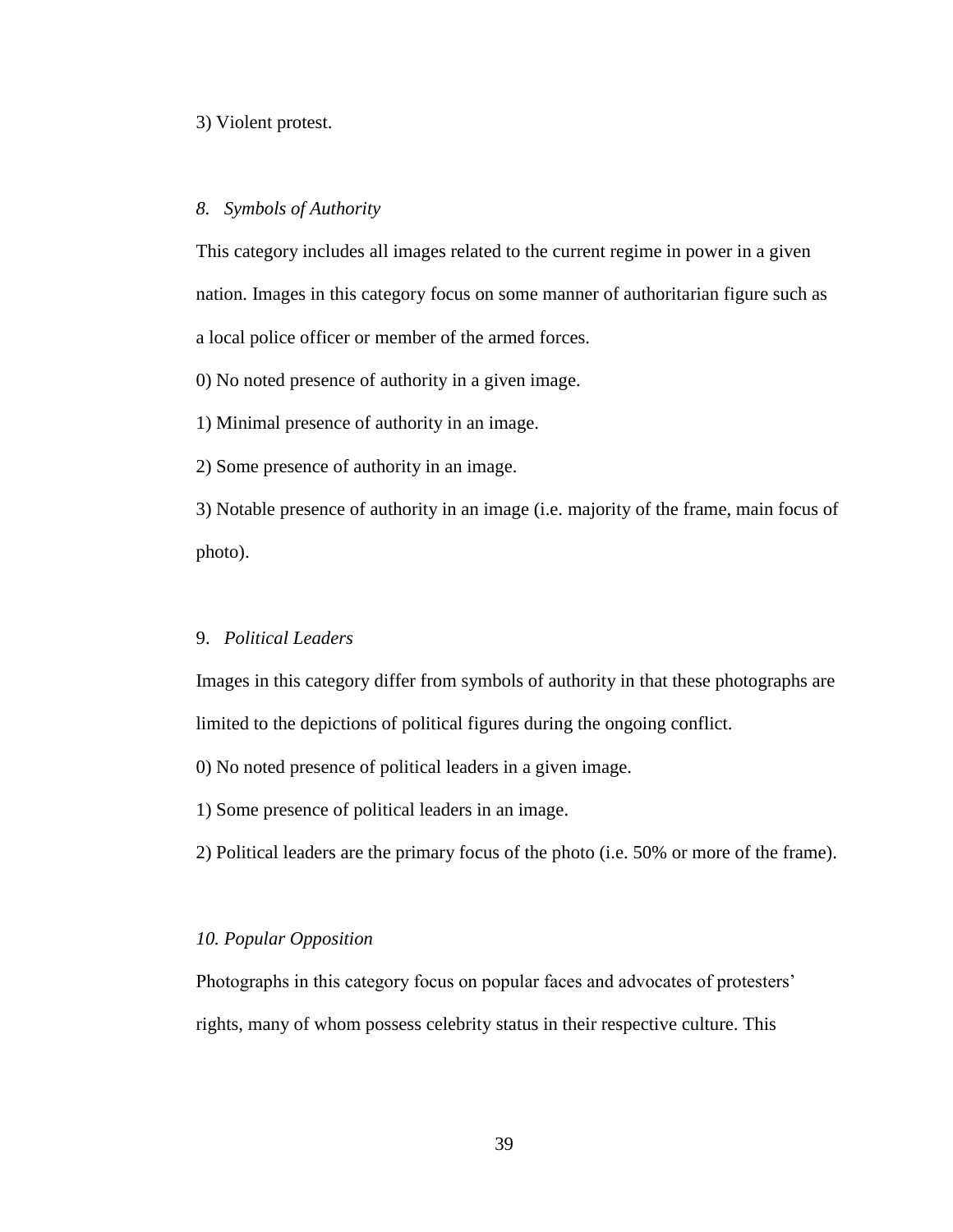includes named leaders of protest groups and thought leaders, as well as those sympathetic to the cause.

0) No noted presence of popular opposition in a given image.

1) Some presence of popular opposition in an image.

2) Popular opposition is the primary focus of the photo (i.e. 50% or more of the frame).

## *11. Arsenal*

This category includes images with a focus on the makeshift weaponry improvised by protesters, as well as photographs with a focus on the arsenal of the ruling regime.

0) No noted presence of arsenal in a given image.

1) Minimal presence of a symbol of arsenal in an image.

2) Some presence of a symbol of arsenal in an image.

3) Notable presence of arsenal in an image (i.e. majority of the frame, main focus of photo).

#### *12. Daily life*

Images in this category reflect the consequences of revolution on the daily routines of Middle Eastern and North African citizenry. This includes depictions of non-secular sanctuaries such as mosques and photographs of prominent or iconic places or structures across the region.

0) No noted presence of daily life in a photograph (e.g. event/protest coverage).

1) Noted presence of daily life in an image.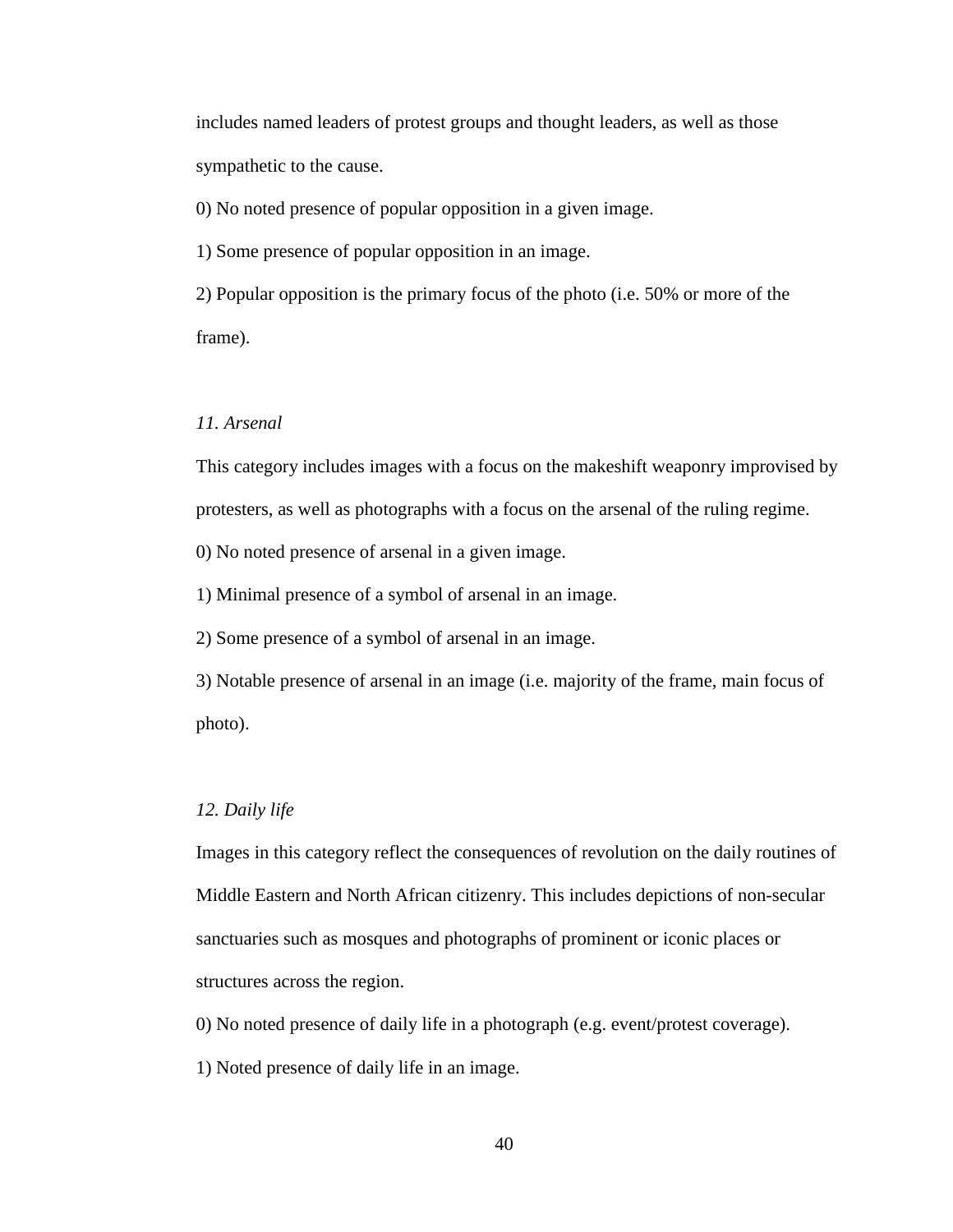## *13. Old Wealth*

Images in this category depict artifacts of a displaced regime and forgotten wealth.

Includes photographs of seized property of former leaders.

0) No noted presence of displaced wealth in a given image.

1) Some presence of displaced wealth in an image.

2) Displaced wealth is the primary focus of the photo (i.e. majority of the frame, main focus of photo).

## *14. Vandalism/Destruction*

Images in this category depict destruction of property. Includes photographs of graffiti and destroyed buildings with a focus on the devastation causes by regional conflicts.

0) No noted presence of vandalism in a given image.

1) Some presence of vandalism in an image.

2) Vandalism is the primary focus of the photo (i.e. majority of the frame, main focus of photo).

## *15. Media*

The media-driven revolutions behind the Arab Spring have afforded many instances where the news gatherer becomes the news. This category takes into account both recognized journalists of Al Jazeera ilk and citizenry acting as journalists by capturing and documenting events to post online.